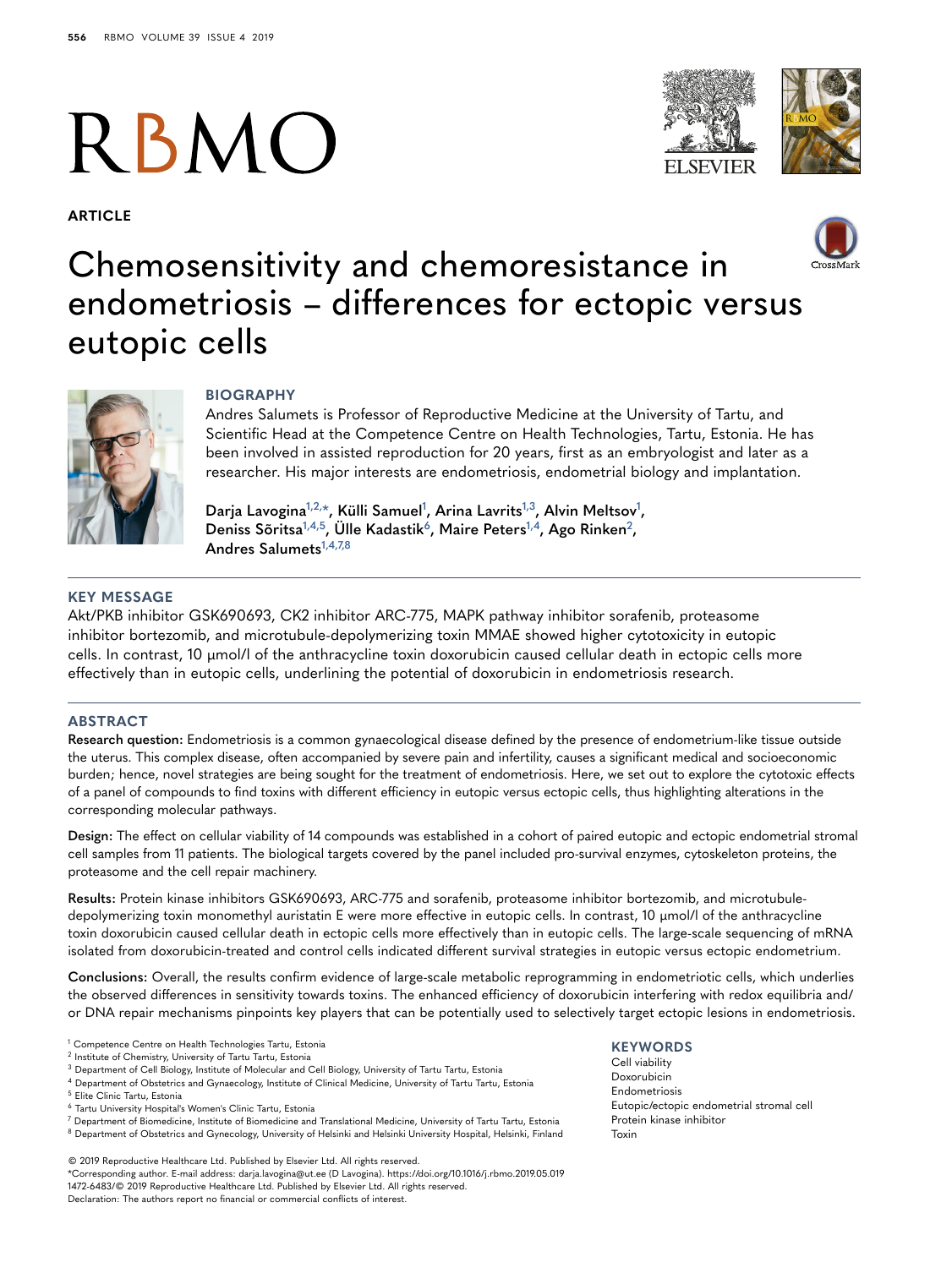# **INTRODUCTION**

ndometriosis is an inflammatory<br>
gynaecological disease that<br>
manifests itself as a growth of<br>
endometrial stromal cells (ESC)<br>
and epithelial cells in extrauterine sites. gynaecological disease that manifests itself as a growth of endometrial stromal cells (ESC) Endometriosis is estimated to affect 2–10% of women in their reproductive years, and as there are still no effective non-surgical treatments, it has a considerable impact on the quality of life of women affected (*[Nnoaham](#page-11-0)  [et al., 2011](#page-11-0)*). Endometriosis-associated symptoms such as severe pelvic pain, infertility and impaired psychological and social functioning cause a socioeconomic burden from loss of productivity; furthermore, the risk of developing ovarian cancer is moderately increased in women suffering from endometriosis, being about 1.9% compared with 1.4% in the general population (*[Vercellini et al.,](#page-12-0)  [2018](#page-12-0)*). Therefore, the new possibilities in the treatment of endometriosis are being actively explored.

To find potent strategies for treating endometriosis, the mechanisms behind disease initiation need to be understood. The formation of endometriotic lesions presupposes an ability of endometrial cells to attach to peritoneal surfaces, establish neo-angiogenesis and resist apoptosis (*[Nasu et al., 2009](#page-11-1)*). Characteristics such as a high degree of inflammation,

an excess of iron and an increase in reactive oxygen species (ROS) have also been described in endometriotic lesions (*[Defrere et al., 2008; Lousse et al., 2012;](#page-10-0)  [Scutiero et al., 2017](#page-10-0)*). Furthermore, a comprehensive proteomic study by the current group has shown that extensive metabolic reprogramming (associated with down-regulation of oxidative respiration) and an up-regulation of proteins involved in adhesiveness and motility occur in endometriotic stromal cells (*[Kasvandik et al., 2016](#page-11-2)*), emphasizing the similarities between endometriotic and cancer cells. Therefore toxins affecting various molecular pathways in cancer chemotherapy could find an alternate application in research into – and potentially therapy of – endometriosis. Some such compounds have been briefly explored in the context of endometriosis (*[Celik et al., 2008](#page-10-1)*) yet we are not aware of studies with a focused panel of toxins that would systematically compare the effect of compounds in eutopic and ectopic cells taken from women with endometriosis.

This paper reports on quantification of the cytotoxic effect of 14 compounds (**[TABLE 1](#page-1-0)**) in a cohort of paired eutopic and ectopic ESC (euESC and ecESC) samples from 11 patients. The biological targets covered by this panel included pro-survival enzymes, cytoskeleton proteins, the proteasome and the cell repair machinery. The rationale behind

the choice of compounds took into consideration the high affinity and welldefined selectivity profile of inhibitors in biochemical studies and their applicability in cellular assays. The goal was to find compounds demonstrating different efficiency in eutopic versus ectopic cells from peritoneal lesions, thus highlighting alterations in the corresponding molecular pathways, and to pinpoint compounds that preferentially affect ectopic cells, thus paving the way for future possible therapeutic strategies.

# **MATERIALS AND METHODS**

# **Chemicals and equipment**

Protein kinase inhibitors were obtained from the following sources: SGI-1776 – Axon Medchem (Groningen, Netherlands); H-89 – Biaffin (Kassel, Germany); sorafenib, Y-27632, HA-1077 – Cayman Chemical (Ann Arbor, MI, USA); staurosporine – Cell Guidance Systems (Cambridge, UK); VX-689, CYC116 – Selleckchem (Houston, TX, USA); bortezomib, monomethyl auristatin E (MMAE), doxorubicin – TBD-Biodiscovery (Tartu, Estonia); and GSK690693 – Tocris (Bristol, UK). ARC-775 and ARC-1859 were kindly gifted by Dr Asko Uri (University of Tartu, Tartu, Estonia). The stock solutions of compounds (5–10 mmol/l in dimethylsulphoxide [DMSO]) were stored at –20°C. SYTOX Blue Nucleic Acid

| Name                           | <b>Concentrations</b><br>used $(\mu$ mol/l $)$ | Major biological target                    | <b>References</b>                                             |
|--------------------------------|------------------------------------------------|--------------------------------------------|---------------------------------------------------------------|
| GSK690693                      | 0.4, 2, 10                                     | Akt/PKB 1, 2, 3                            | (Levy et al., 2009; Rhodes et al., 2008)                      |
| VX-689 (MK5108)                | 0.2, 1, 5                                      | Aurora A                                   | (Chinn et al., 2014; Shimomura et al., 2010)                  |
| <b>CYC116</b>                  | 0.4, 2, 10                                     | Aurora A, B                                | (Jayanthan et al., 2014; Wang et al., 2010)                   |
| <b>ARC-775</b>                 | 0.4, 2, 10                                     | CK <sub>2</sub>                            | (Rahnel et al., 2017)                                         |
| ARC-1859                       | 0.4, 2, 10                                     | CK <sub>2</sub>                            | (Viht et al., 2015)                                           |
| SGI-1776                       | 0.4, 2, 10                                     | PIM 1, 3                                   | (Chen et al., 2011, 2009)                                     |
| H-89                           | 0.4, 2, 10                                     | PKA, PKG1                                  | (Dabizzi et al., 2003; Yoshino et al., 2003)                  |
| Y-27632                        | 0.4, 2, 10                                     | <b>ROCK 1, 2</b>                           | (Grewal et al., 2010; Yotova et al., 2011; Yuge et al., 2007) |
| HA-1077 (fasudil)              | 0.4, 2, 10                                     | ROCK <sub>2</sub>                          | (Tsuno et al., 2011)                                          |
| Sorafenib (BAY 43-9006)        | 0.4, 2, 10                                     | RAF1, BRAF, KDR (VEGFR2),<br>FLT4 (VEGFR3) | (Llobet et al., 2010; Moggio et al., 2012)                    |
| Staurosporine                  | 0.2, 1, 5                                      | $P$ KCα, γ, η                              | (Izawa et al., 2006; Watanabe et al., 2009)                   |
| Bortezomib (PS-341, Velcade)   | 0.4, 2, 10                                     | 20S proteasome                             | (Kao et al., 2014)                                            |
| Doxorubicin (adriamycin)       | 0.4, 2, 10                                     | DNA, topoisomerase-II                      | (Byron et al., 2012; Chitcholtan et al., 2012)                |
| Monomethyl auristatin E (MMAE) | 0.04, 0.2, 1                                   | Tubulin                                    | (Abdollahpour-Alitappeh et al., 2017; Chen et al., 2017)      |

Abbreviations: Akt/PKB, protein kinase B; BRAF, V-Raf murine sarcoma viral oncogene homolog B; CK2, casein kinase 2; PIM, proto-oncogene Ser/Thr-protein kinase; PKA, protein kinase A; PKC, protein kinase C; RAF1, V-Raf-1 murine leukemia viral oncogene homolog 1; ROCK, Rho-dependent protein kinase; VEGFR, vascular endothelial growth factor receptor.

#### <span id="page-1-0"></span>**TABLE 1 COMPOUNDS USED IN THE STUDY**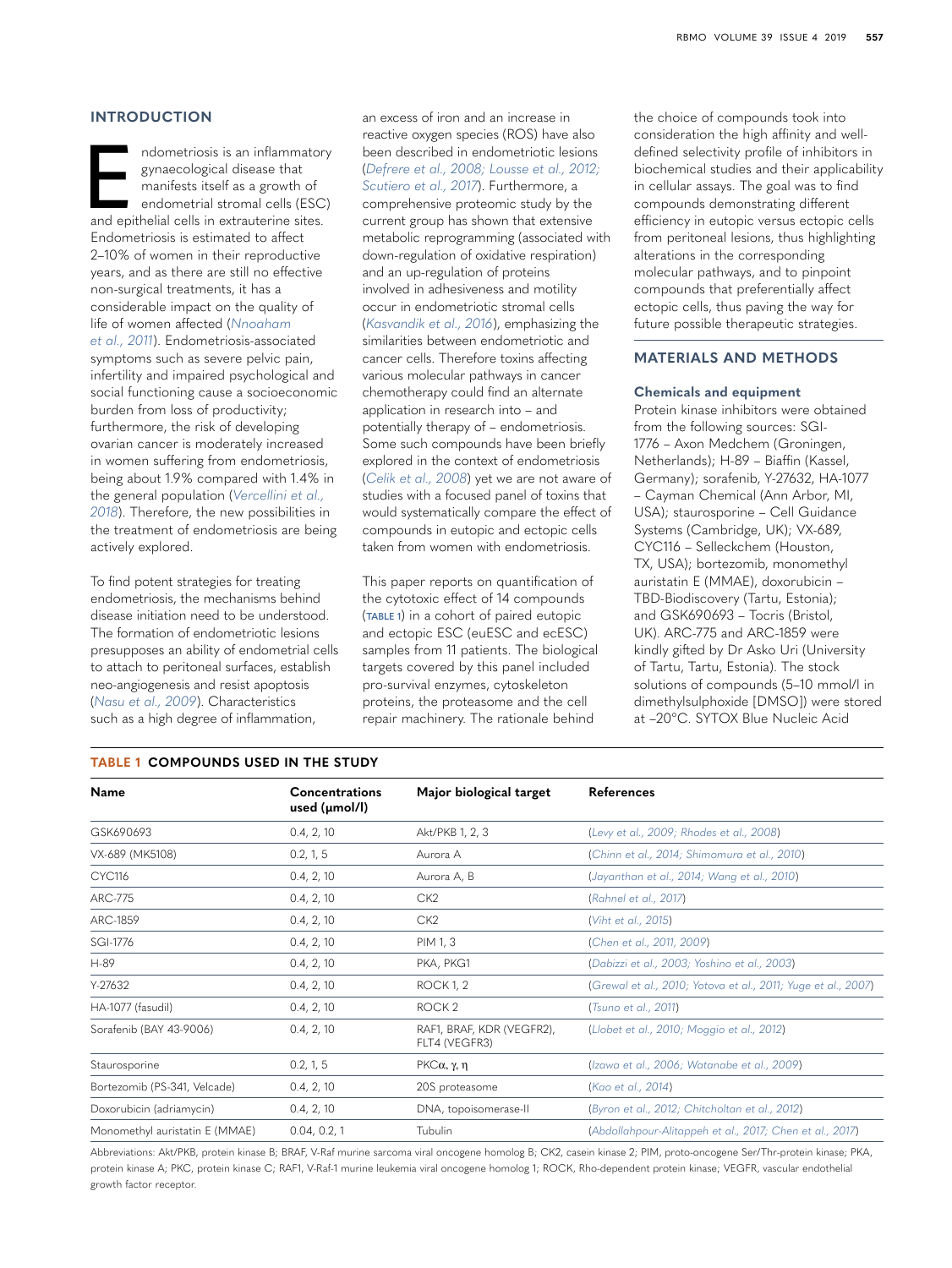Stain and NP40 lysis buffer were from Thermo Fischer Scientific (Rockford, IL, USA); cell culture grade DMSO was from AppliChem (Darmstadt, Germany); resazurin, bovine serum albumin (BSA) and phosphate-buffered saline (PBS) (supplemented with  $Ca^{2+}$  and  $Mg^{2+}$ ; used for the biochemical assays and western blotting) were from Sigma-Aldrich (St Louis, MO, USA). Other solutions, reagents and materials for sodium dodecyl sulphate polyacrylamide gel electrophoresis (SDS-PAGE) and western blotting were from Thermo Fischer Scientific (Carlsbad, CA, USA).

For the necrosis/late apoptosis and viability assays, the initial number of cells was counted using a TC10 cell counter (Bio-Rad, Hercules, CA, USA), and the cells were seeded onto transparent 96 well, clear, flat-bottom cell culture plates (BioLite 130188; Thermo Fischer Scientific, Rochester, NY, USA). Fluorescence intensity and absorbance measurements were made using Synergy NEO, Cytation 5 (both from Biotek, Winooski, VT, USA) and PHERAstar (BMG Labtech, Ortenberg, Germany) multimode readers.

# **Patient characteristics and sample collection**

The study was approved by the Research Ethics Committee of the University of Tartu (approval 276/M-13) on 18 December 2017 and informed written consent was obtained from the participants. Endometrial tissue samples and peritoneal endometriotic lesions were collected from 11 women endometriosis (**[TABLE 2](#page-2-0)**) undergoing laparoscopy at the Tartu University Hospital Women's Clinic. Tissue samples were immediately placed

into the cryopreservation medium and processed as previously described (*[Rekker](#page-11-7)  [et al., 2017](#page-11-7)*). At least one endometriotic lesion sample from each patient was placed into formalin and the diagnosis was confirmed by histopathological examination of the specimens. Disease severity was determined according to the American Society for Reproductive Medicine revised classification system (*[American Society for Reproductive](#page-10-10)  [Medicine, 1997](#page-10-10)*). Only women who had not received any hormonal medications for at least 3 months before surgery were enrolled in this study.

# **Isolation and culturing of cells**

Endometriotic and endometrial tissues were treated according to the previously published protocol (*[Kasvandik et al.,](#page-11-2)  [2016](#page-11-2)*). Briefly, the tissue was washed twice in 7 ml of fresh medium (a 1:1 mixture of Dulbecco's modified Eagle's medium [DMEM] and Ham's F-12; Sigma-Aldrich, Steinheim, Germany) to remove any debris or excess blood cells. The biopsies were dissociated in 5 ml of DMEM (without phenol red) containing 0.5% collagenase (Sigma-Aldrich) in a shaking incubator rotating at 110 rpm at 37°C until the biopsies had been digested (but not for longer than 1 h). The dispersed cells were filtered through a 50 µm nylon mesh to remove undigested tissue pieces. Next, the cells were resuspended in 10 ml of culture medium in a 15 ml tube; the sealed tubes were placed in an upright position for 10 min to sediment the epithelial glands. The top 8 ml of medium containing stromal cells was then collected and the tube was refilled to 10 ml with fresh medium; the sedimentation process was repeated

three times and the collected fractions were pooled. The final purification of stromal cells was achieved by selective adherence of stromal cells to culture dishes for 20–30 min at  $37^{\circ}$ C in 5% CO<sub>2</sub> in an incubator. Non-adhering epithelial cells were removed by washing the cell layer twice with 5 ml of culture medium.

The isolated ESC were further cultured for 5–6 passages in DMEM/Ham's F-12 medium supplemented with 10% fetal bovine serum (FBS; Capricorn, Ebsdorfergrund, Germany) and a mixture of penicillin, streptomycin and amphotericin B (Capricorn, Ebsdorfergrund, Germany) at 37°C in  $5\%$  CO<sub>2</sub> in an incubator.

#### **Necrosis/late apoptosis assay**

euESC and ecESC (passage number 5–6) were seeded onto 96-well plates at a density of 4000–6000 cells per well in DMEM/Ham's F-12 medium supplemented with FBS; euESC and ecESC from the same patient were thawed on the same day, and two plates were prepared for both eutopic and ectopic stromal cells. After incubating the cells for 24 h at 37°C in 5%  $CO<sub>2</sub>$  in a humidified incubator, the medium was exchanged and dilution series of compounds in PBS were added (see **[TABLE 1](#page-1-0)**); the final volume per well was 110 µl, and the concentration of DMSO in the treated wells was ≤0.1% by volume. For each plate, each concentration of each compound to be tested was represented in duplicate; the controls (10% DMSO and 0.1% DMSO) were represented in sextuplicate. The cells were incubated with the compounds for 22 h at  $37^{\circ}$ C in 5% CO<sub>2</sub> in a humidified incubator; next, the medium was removed

#### <span id="page-2-0"></span>**TABLE 2 CHARACTERISTICS OF THE STUDY PARTICIPANTS**

| <b>Patient ID</b> | Age (years) | BMI ( $\text{kg/m}^2$ ) | <b>Endometriosis stage</b>                                           | Location of lesion                               | Study             |
|-------------------|-------------|-------------------------|----------------------------------------------------------------------|--------------------------------------------------|-------------------|
| E048              | 29          | 19.8                    | $\begin{array}{c} \hline \end{array}$                                | Lig. sacrouterina SUP                            | N, V              |
| E044              | 32          | 23.7                    | $\begin{array}{c} \hline \end{array}$<br>Excavatio vesicouterina SUP |                                                  | N, V              |
| E041              | 39          | 25.6                    | Fossa ovarica SUP                                                    |                                                  | N, V              |
| E205              | 36          | 22.2                    |                                                                      | Lig. latum SUP                                   | N, V              |
| E242              | 30          | 20.1                    |                                                                      | Lig. sacrouterina SUP                            | N, V              |
| E262              | 40          | 29.8                    | $  -   $                                                             | Lig. latum SUP                                   |                   |
| E267              | 25          | 22.1                    | Pouch of Douglas SUP                                                 |                                                  | N, V, V2, WB      |
| E270              | 33          | 21.6                    | $\begin{array}{c} \hline \end{array}$                                | Lig sacrouterina SUP                             |                   |
| E278              | 32          | 20.8                    |                                                                      | Excavatio vesicouterina SUP<br>N, V, V2, WB, seq |                   |
| E279              | 22          | 21.4                    | Excavatio vesicouterina SUP                                          |                                                  | N, V, V2, WB, seq |
| E310              | 24          | 23.5                    |                                                                      | Lig. sacrouterina SUP                            | N, V              |

Lig., ligamentum; N, necrosis/late apoptosis assay; seq, mRNA sequencing; SUP, superficial; V, viability assay with large cohort; V2, viability assay with small cohort; WB, western blot.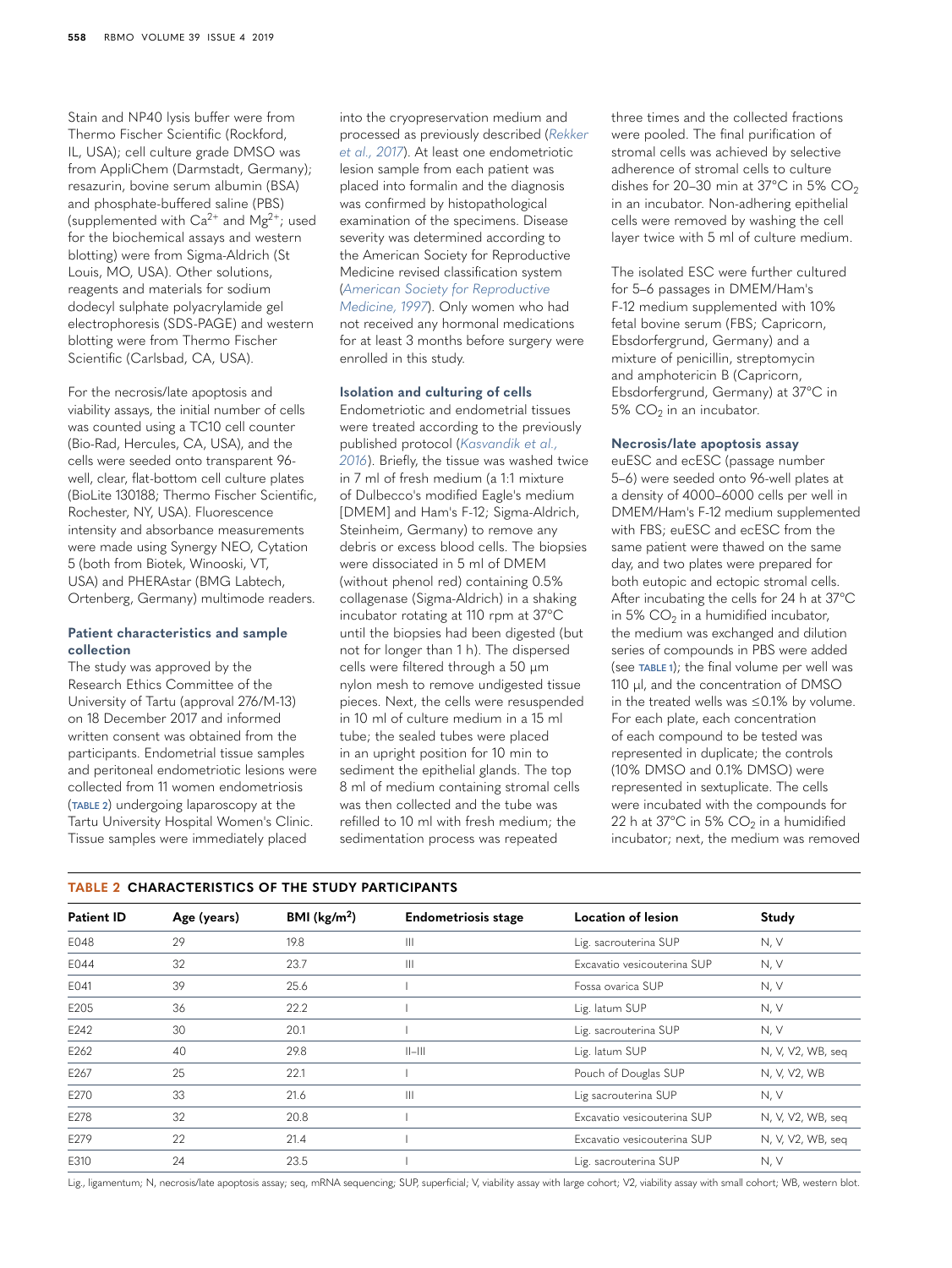and 1 µmol/l Sytox Blue solution in PBS (containing  $Ca^{2+}$  and  $Mg^{2+}$ ) was added. The plates were placed into a multimode reader and incubated for 10 min at 37°C, and the fluorescence intensity was measured (excitation 430 nm, emission 480 nm, monochromator, top optics, gain 90; area scan mode  $5 \times 5$ , read height 2.5 mm, with lid).

# **Viability assay**

The viability assay was performed directly after the necrosis/late apoptosis assay using the same plates. The solution of Sytox Blue was replaced by 50  $\mu$ mol/l resazurin solution in PBS (containing  $Ca^{2+}$  and Mg<sup>2+</sup>). The plates were placed into the multimode reader, and measurement of absorbance was performed (570 nm and 600 nm, monochromator; kinetic mode with a reading taken every 15 min for 2 h, read height 8.5 mm, with lid). Next, resazurin solution was replaced by fresh sterile DMEM/Ham's F-12 medium supplemented with FBS, and the cells were incubated for 24 h at 37°C in 5%  $CO<sub>2</sub>$  in a humidified incubator. Finally, the viability assay was performed again (without the preceding necrosis/late apoptosis assay). In a pilot experiment, it was confirmed that the first application of resazurin for 2 h in PBS did not cause severe cytotoxicity (data not shown).

# **Western blotting**

For the western blot assay, one 6-well plate was prepared for euESC and one plate for ecESC (passage number 5–6). When the confluency of cells was 50% or higher, dilutions of doxorubicin in PBS or DMSO in PBS (control) were added. The final volume per well was 2 ml; the final concentration of doxorubicin was 10 µmol/l, and the final concentration of DMSO was 0.1%. On each plate, both doxorubicin and control incubations were represented in duplicate. The cells were incubated for 48 h at  $37^{\circ}$ C in 5% CO<sub>2</sub> in a humidified incubator.

After collection and lysis of the cells on ice, the samples for SDS-PAGE were prepared by adding NuPAGE sample loading buffer (ThermoFisher, Carlsbad, CA, USA) to supernatants and heating at 70°C for 15 min. SDS-PAGE was performed on 10% Bis-Tris gels or 4–12% Bis-Tris gradient gel (ThermoFisher, Carlsbad, CA, USA) in MES buffer (ThermoFisher, Carlsbad, CA, USA); samples of treated and untreated euESC and ecESC from the same patients were applied on different lanes of the

same gel. Semi-dry transfer followed at 15 V for 60 min using methanolactivated polyvinylidene difluoride (PVDF) membrane and NuPAGE transfer buffer. The membrane was then stained with primary antibody (1,000 × dilution of rabbit anti-procaspase-3; catalogue number 9662 Cell Signaling, RRID: AB\_331439) and secondary antibody ( $5,000 \times$  dilution of goat anti-rabbit conjugated to alkaline phosphatase; T2191 Thermo Fischer Scientific, RRID: AB\_11180336) according to the manufacturers' instructions. The same procedure was used for the subsequent staining of the same membrane with mouse antibeta-actin (4,000  $\times$  dilution; A1978 Sigma-Aldrich, RRID: AB\_476692) and goat anti-mouse conjugated to alkaline phosphatase ( $5,000 \times$  dilution; T2192 Thermo Fischer Scientific, RRID: AB\_11180852).

# **mRNA isolation and large-scale sequencing**

euESC ( $n = 3$ ) and ecESC ( $n = 3$ ) were isolated and grown as described in the sections on the isolation and culturing of cells and western blotting, respectively; the cells were isolated from the paired eutopic and ectopic samples that were included in western blot studies. After 24 h incubating the cells with a final concentration of 2 µmol/l doxorubicin or 0.1% DMSO (as a negative control) in growth medium, the medium was removed, the cells were rinsed with PBS and RNA was extracted using RNeasy Mini kit (Qiagen, Hilden, Germany) according to the manufacturer's protocol. DNase I treatment was performed using the DNA-free DNA removal kit (Invitrogen, Carlsbad, CA, USA). A 2200 TapeStation system in conjunction with RNA ScreenTape (Agilent Technologies, Palo Alto, CA, USA) was used to determine the quality and quantity of purified RNA. For sequencing library construction, RNA from two technical replicates was pooled together. cDNA was synthesized as previously described (*[Teder et al., 2018](#page-11-8)*), converted to the next-generation sequencing library using a Nextera XT Library Prep kit (Illumina, San Diego, CA, USA) and sequenced with NextSeq 500 high output 75 cycles kit (Illumina, San Diego, CA, USA).

#### **Quantitative real-time PCR**

The expression levels of selected genes (*HSPA2*, *PTGS2* and *PTN*) were validated by quantitative real-time PCR **(**qRT-PCR) using RNA from two technical replicates. cDNA was synthesized

using a RevertAid First Strand cDNA Synthesis Kit (Thermo Fisher Scientific, Waltham, MA, USA), and real-time PCR was performed using 1 × HOT FIREPol EvaGreen qPCR Mix Plus (ROX) (Solis BioDyne, Tartu, Estonia). The primer sequences used were as follows: *HSPA2* (F: CTCCACTCGTATCCCCAAGA, R: GTCACGTCGAGTAGCAGCAG), *PTGS2* (F: CCACTTCAAGGGATTTTGGA, R: GAGAAGGCTTCCCAGCTTTT) and *PTN* (F: CAATGCCGAATGCCA GAAGACTGT, R: TCCACAGGTGACA TCTTTTAATCC). *ACTB* (F: TCAAG ATCATTGCTCCTCC and R: ACATCTG CTGGAAGGTGGA) was used as a reference gene.

# **Statistical analysis**

Data are available on request from the authors.

For the necrosis/late apoptosis assay, the mean Sytox Blue fluorescence intensity per well was calculated; the data corresponding to the same concentration of the same compound were pooled and normalized for each plate. For normalization, the signal obtained for incubation with 5 µmol/l staurosporine was considered to be 100% necrosis, and the signal obtained for incubation with 0.1% DMSO as 0% necrosis.

For the viability assay, the ratio of the absorbances at 570 nm and 600 nm was calculated for each well. The data obtained from one plate for the control incubations with 0.1% DMSO or 10% DMSO were pooled and plotted against time, and the linear range of the assay was established. The data corresponding to the same concentration of the same compound were pooled and normalized for each plate. For normalization, data obtained for incubation with 10% DMSO were considered as 0% viability, and data obtained for incubation with 0.1% DMSO as 100% viability.

For western blot data analysis, the membrane was dried and scanned in. The area of bands detected with antiprocaspase-3 and anti-beta–actin was assessed using ImageJ 1.51j8 software (Bethesda, MD, USA), and the ratio of the two values was calculated for each lane; the data were pooled for the lanes where the identically treated samples of the same cells had been applied. Next, data for lanes with samples from euESC and ecESC were normalized separately. For normalization, ratio obtained for incubation with 0.1%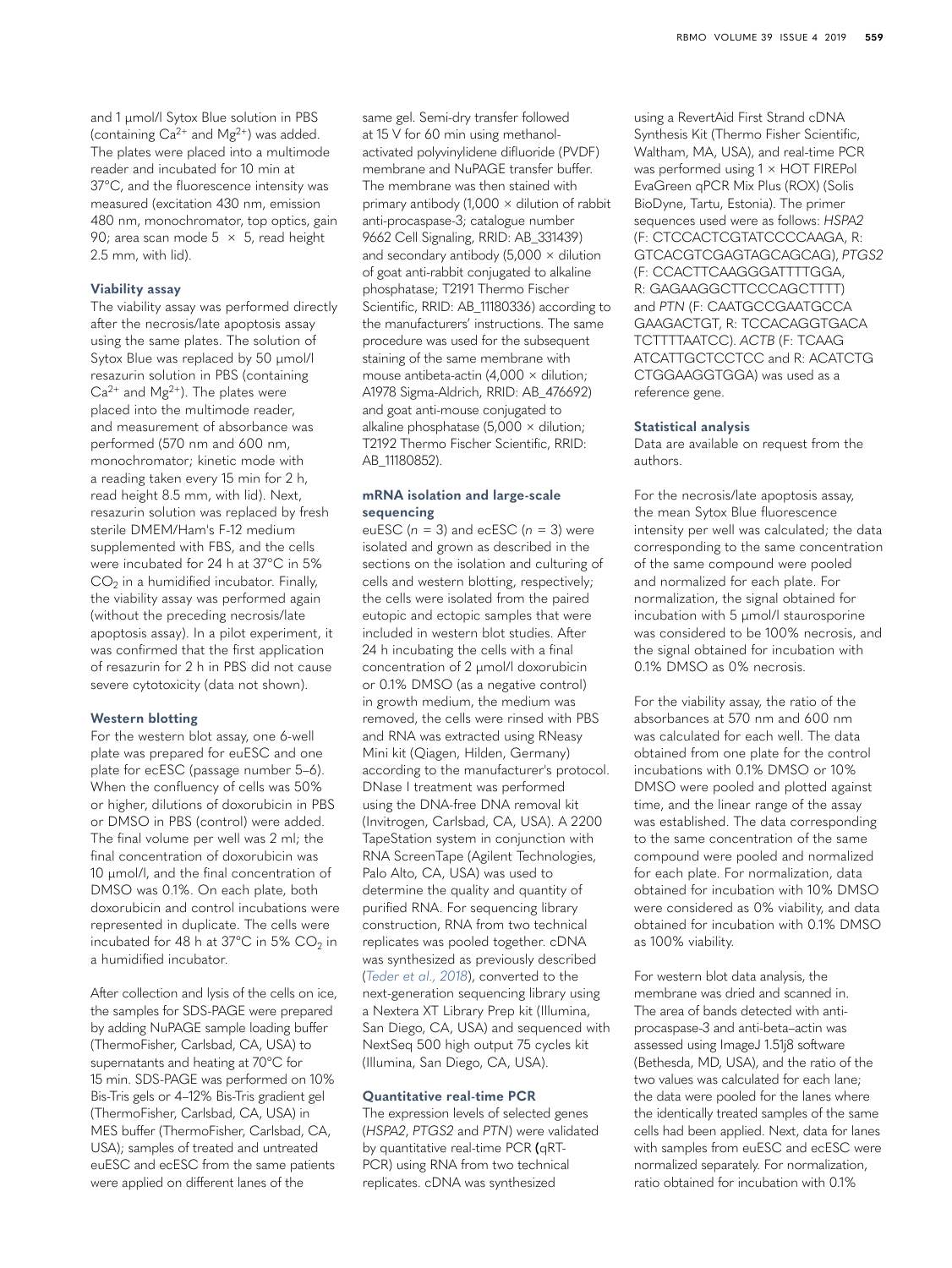DMSO was considered as 100% to obtain results for one patient; the bottom plateau was fixed at 0%.

In the case of  $aRT-PCR$ , the average values of technical replicates were used. The fold change was calculated according to the 2−ΔΔCT method (*[Livak](#page-11-9)  [and Schmittgen, 2001](#page-11-9)*).

For the final comparison, the results of all the patients were pooled. For the necrosis/late apoptosis and viability assays, the statistical significance for the difference between the inhibitor/ toxin-treated cells and the cells treated with 0.1% DMSO was established by ordinary one-way analysis of variance using Dunnett's correction for multiple comparisons (*P* ≤ 0.05 was considered significant). For the necrosis/late apoptosis and viability assays as well as the western blotting, the statistical significance of the difference between euESC and ecESC was established by an unpaired t-test with Welch's correction  $(P \le 0.05$  was considered significant). For the qRT-PCR data, the statistical significance of the difference between control and doxorubicin treatment was established using a paired t-test  $(P \le 0.05$  was considered significant), and the statistical significance of the difference between euESC and ecESC was established using an unpaired t-test (again, *P* ≤ 0.05 was considered significant). The aforementioned statistical analysis was carried out using GraphPad Prism 6 (San Diego, CA, USA).

The large-scale mRNA sequencing data were acquired using Illumina BaseSpace (San Diego, CA, USA). The reads were quantified with Salmon 0.9.1 (New York, USA / Pittsburgh, PA, USA) in quasimapping mode using indexed Ensemble v95 annotation. The quality control of raw sequencing data and statistics on aligned counts was performed with FastQC 0.11.5 (Babraham, UK) and MultiQC 1.7 (Stockholm/Uppsala, Sweden). Based on the quality control, further data transformation was performed by trimming the adapter size with Trimmomatic 0.38 (Jülich, Germany). Quantified transcript read counts were summarized to genes using Bioconductor packages tximport 1.10.1 (Boston, MA, USA / Zurich, Switzerland) and BioMart 2.38.0 (Berkeley, CA, USA / Cambridge, UK). Overall, 175,775 transcripts were identified from all the samples, out of which 28,796 genes with

non-zero total counts were summarized. Differential RNA sequencing analysis and ranking was performed with DESeq2 1.22.2 (Heidelberg, Germany). edgeR 3.24.3 (Parkville, Australia) was used in parallel for comparison.

The shortlist of genes with significantly different (*P*-value adjusted for false discovery rate,  $P_{\text{adj}}$  < 0.05) expression in pairwise compared cell types and treatment conditions (control euESC versus control ecESC; control euESC versus toxin-treated euESC; control ecESC versus toxin-treated ecESC; and toxin-treated euESC versus toxintreated ecESC) was generated as follows. The data for expression of each gene obtained in the same cell type and condition were averaged for three patients, and the binary logarithm of the fold change of averages ( $log_2FC$ ) was determined. For each pairwise comparison, the latter values were ranked and cut-off values of  $log_2FC$ less than or equal to 4 or ≥+4 were applied. The genes showing high variance in expression (for the same cell type and condition between different patients) and the genes for which the number of counts was below 10 in all conditions were eliminated. Finally, after the individual check of the remaining candidates using the GeneCards human gene database (*[Weizmann Institute of](#page-12-3)  [Science, 2019](#page-12-3)*) and g:Profiler source (*[Reimand et al., 2016](#page-11-10)*), the pseudogenes and the genes encoding poorly characterized proteins were excluded from the list.

# **RESULTS**

# **Viability assay**

To establish the effect of the compounds (shown in **[TABLE 1](#page-1-0)**) on the viability of euESC and ecESC, an assay was used that measures the change in absorbance spectrum of the cell membranepenetrating dye resazurin upon its biochemical reduction in metabolically active cells. **[TABLE 3](#page-5-0)** summarizes the results of the viability assay in which a statistically significant reduction of viability ( $P \le 0.01$ ) was observed after 22 h incubation of cells with the studied compounds and after an additional 24 h incubation in growth medium; the full versions of the data are presented in the Supplemental Tables S1 and S2.

As expectedly, the lowest viability after 22 h of treatment was observed for

both euESC and ecESC treated with the well-known apoptosis inducer staurosporine. SGI-1776, a pan-inhibitor of proto-oncogene Ser/Thr-protein kinase Pim family, caused a significant fall in viability at 10 µmol/l concentration in both euESC and ecESC (*P* ≤ 0.001); it was also the only compound in the panel demonstrating a large patient-dependent effect: out of 11 patients' samples, low viability of the cells was evident in the samples from three patients, whereas those from four patients were practically insensitive (Supplemental Figure S1A). Other inhibitors of protein kinases did not cause an extended amount of cell death in either euESC or ecESC (the viability of cells remained at 75% or more relative to the 0.1% DMSO control). Interestingly, after 22 h incubation of cells with the Rho-dependent protein kinase inhibitor HA-1077, an apparent increase in viability was observed in both in euESC and ecESC (i.e. cells treated with 10 µmol/l inhibitor had higher values for resazurin reduction than cells treated with 0.1% DMSO). A similar phenomenon was evident in both in euESC and ecESC on treatment with different concentrations of VX-689, and in ecESC on treatment with 10 µmol/l or 2 µmol/l ARC-1859 (see Supplemental Table S1). Chemotherapeutic drugs bortezomib and MMAE were more efficient in eutopic cells, although a significant fall in viability was observed in both euESC and ecESC  $(P \le 0.001)$ . Conversely, treatment with 10 µmol/l and 2 µmol/l doxorubicin was more efficient in ecESC than euESC, showing a similar effect across all patients (see Supplemental Figure S1A).

The measurement of cell viability after the subsequent 24 h incubation in growth medium demonstrated that the viability of most toxin-treated euESC and ecESC had decreased further, and differences in results between euESC and ecESC had become smaller (**[TABLE 3](#page-5-0)**). In addition, a significant decrease of viability was now observed for cells treated with the mitogen-activated protein kinase (MAPK) pathway inhibitor sorafenib (*P* ≤ 0.05), protein kinase A (PKA) inhibitor H-89 (*P* ≤ 0.01) and Aurora A inhibitor VX-689 (*P* ≤ 0.01; a fuller version of  $22 h + 24 h$  results from **[TABLE 3](#page-5-0)** is presented as Supplemental Table S2). Although sorafenib and H-89 were slightly more active in euESC, the effect of VX-689 was more pronounced in ectopic cells. Notably, after prolonged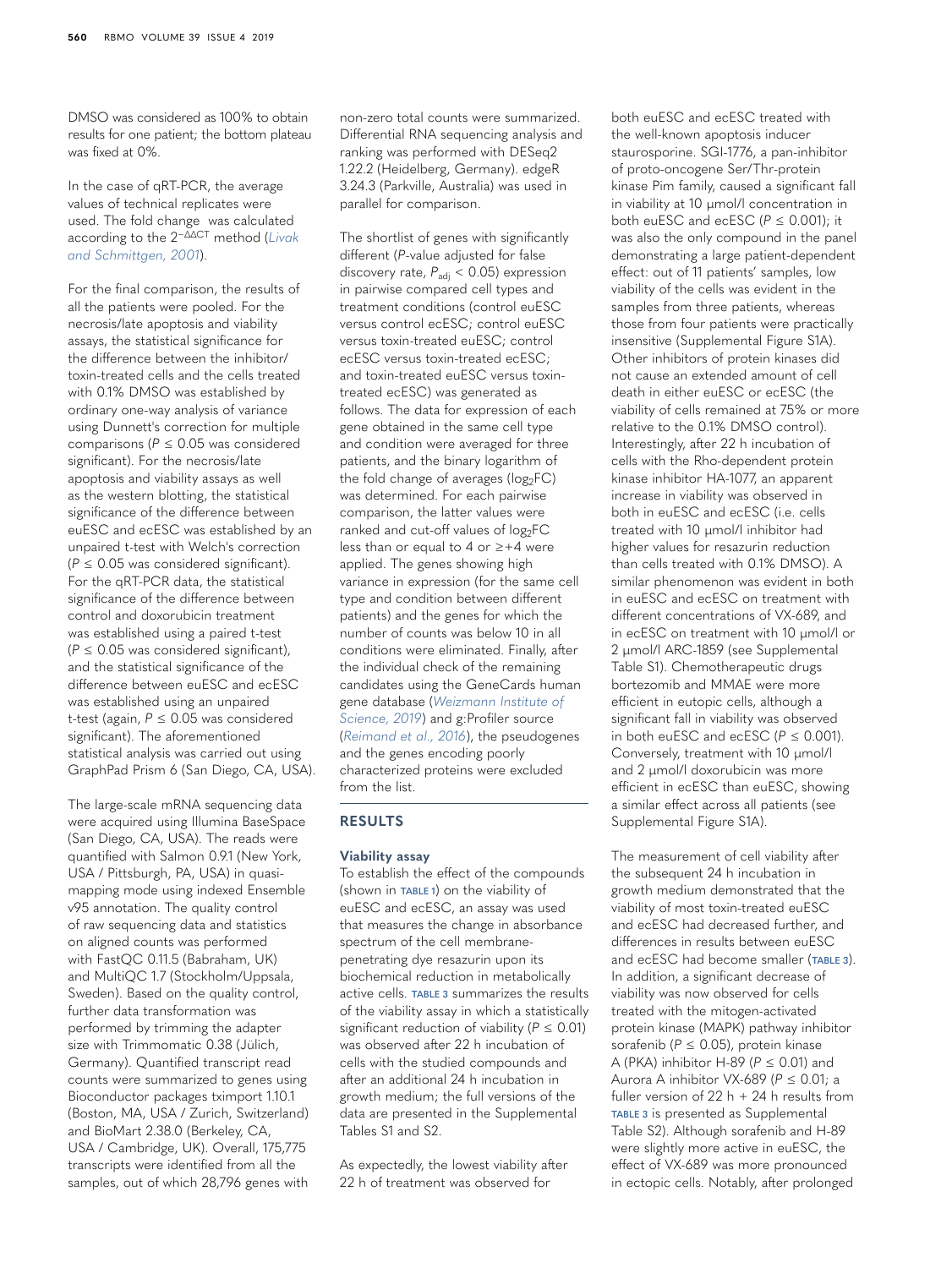# <span id="page-5-0"></span>**TABLE 3 COMPOUNDS INDUCING A SIGNIFICANT DECREASE IN VIABILITY OF EUESC AND/OR ECESC AFTER 22 H AND PROLONGED TREATMENT**

| Compound                          | Concentration    | Incubation<br>time <sup>a</sup> | % of viability<br>in euESC <sup>b</sup> |       | % of viability<br>in ecESC <sup>b</sup> |              | Difference euESC<br>versus ecESC <sup>c</sup> |
|-----------------------------------|------------------|---------------------------------|-----------------------------------------|-------|-----------------------------------------|--------------|-----------------------------------------------|
| GSK690693                         | 10 µmol/l        | 22 h                            | $86 \pm 2$                              | ***   | $94 \pm 2$                              | ns           | * (euESC)                                     |
|                                   |                  | $22h + 24h$                     | $78 \pm 2$                              | ***   | $87 \pm 2$                              | ***          | ** (euESC)                                    |
|                                   | 2 µmol/l         | 22 h                            | $89 \pm 2$                              | **    | $94 \pm 2$                              | ns           | ns                                            |
|                                   |                  | $22h + 24h$                     | $85 \pm 2$                              | ***   | $89 \pm 2$                              | ***          | ns                                            |
| <b>CYC116</b>                     | 10 µmol/l        | 22 h                            | $89 \pm 2$                              | ***   | $103 \pm 2$                             | ns           | $***$ (euESC)                                 |
|                                   |                  | $22h + 24h$                     | $87 \pm 2$                              | $***$ | $93 \pm 2$                              | $\star\star$ | $*$ (euESC)                                   |
| ARC-775                           | 10 µmol/l        | 22 h                            | $77 \pm 2$                              | $***$ | $90 \pm 2$                              | ***          | *** (euESC)                                   |
|                                   |                  | 22 h + 24 h                     | $67 \pm 2$                              | $***$ | $70 \pm 2$                              | $\star\star$ | ns                                            |
|                                   | 2 µmol/l         | 22 h                            | $90 \pm 2$                              | ***   | $102 \pm 2$                             | ns           | $***$ (euESC)                                 |
|                                   |                  | 22 h + 24 h                     | $92 \pm 2$                              | $***$ | $91 \pm 2$                              | $***$        | ns                                            |
| SGI-1776                          | $10 \mu$ mol/l   | 22 h                            | $56 \pm 5$                              | $***$ | $62 \pm 5$                              | $***$        | ns                                            |
|                                   |                  | 22 h + 24 h                     | $48 \pm 4$                              | $***$ | $57 \pm 4$                              | $***$        | ns                                            |
| Staurosporine                     | 5 µmol/l         | 22 h                            | $15 \pm 1$                              | $***$ | 6 ± 1                                   | ***          | *** (ecESC)                                   |
|                                   |                  | $22h + 24h$                     | $4 \pm 1$                               | $***$ | 3 ± 1                                   | $***$        | ns                                            |
|                                   | 1 µmol/l         | 22 h                            | $27 \pm 3$                              | $***$ | $24 \pm 1$                              | ***          | ns                                            |
|                                   |                  | $22h + 24h$                     | $16 \pm 2$                              | ***   | $15 \pm 2$                              | ***          | ns                                            |
|                                   | $0.2 \mu$ mol/l  | 22 h                            | $41 \pm 3$                              | ***   | $50 \pm 2$                              | ***          | ** (euESC)                                    |
|                                   |                  | $22h + 24h$                     | $30 \pm 2$                              | ***   | $41 \pm 2$                              | $***$        | *** (euESC)                                   |
| Bortezomib                        | $10 \mu$ mol/l   | 22 h                            | $26 \pm 2$                              | ***   | $40 \pm 2$                              | $***$        | *** (euESC)                                   |
|                                   |                  | $22h + 24h$                     | 5±1                                     | $***$ | $16 \pm 2$                              | $***$        | *** (euESC)                                   |
|                                   | 2 µmol/l         | 22 h                            | $33 \pm 1$                              | $***$ | $42 \pm 2$                              | ***          | *** (euESC)                                   |
|                                   |                  | $22h + 24h$                     | $12 \pm 1$                              | $***$ | $23 \pm 2$                              | ***          | *** (euESC)                                   |
|                                   | $0.4 \mu$ mol/l  | 22 h                            | $39 \pm 2$                              | ***   | $53 \pm 2$                              | $***$        | $***$ (euESC)                                 |
|                                   |                  | $22h + 24h$                     | $18 \pm 1$                              | ***   | $39 \pm 2$                              | $***$        | $***$ (euESC)                                 |
| Doxorubicin                       | $10 \mu$ mol/l   | 22 h                            | $78 \pm 2$                              | ***   | $59 \pm 2$                              | ***          | $***$ (ecESC)                                 |
|                                   |                  | 22 h + 24 h                     | $38 \pm 2$                              | $***$ | $22 \pm 2$                              | ***          | *** (ecESC)                                   |
|                                   | $2 \mu$ mol/l    | 22 h                            | $78 \pm 2$                              | ***   | $64 \pm 2$                              | ***          | *** (ecESC)                                   |
|                                   |                  | $22h + 24h$                     | $39 \pm 2$                              | ***   | $37 \pm 2$                              | ***          | ns                                            |
|                                   | $0.4 \mu$ mol/l  | 22 h                            | $85 \pm 2$                              | ***   | $83 \pm 2$                              | ***          | ns                                            |
|                                   |                  | $22h + 24h$                     | $67 \pm 3$                              | $***$ | $68 \pm 2$                              | ***          | ns                                            |
| Monomethyl auristatin E<br>(MMAE) | $1 \mu$ mol/l    | 22h                             | $60 \pm 2$                              | $***$ | $65 \pm 1$                              | ***          | * (euESC)                                     |
|                                   |                  | 22 h + 24 h                     | $47 \pm 2$                              | $***$ | $53 \pm 2$                              | $***$        | * (euESC)                                     |
|                                   | $0.2 \mu$ mol/l  | 22 h                            | $60 \pm 2$                              | $***$ | $66 \pm 2$                              | ***          | $*$ (euESC)                                   |
|                                   |                  | $22h + 24h$                     | $49 \pm 2$                              | ***   | $57 \pm 2$                              | $***$        | ** (euESC)                                    |
|                                   | $0.04 \mu$ mol/l | 22 h                            | $61 \pm 2$                              | ***   | $64 \pm 1$                              | ***          | ns                                            |
|                                   |                  | $22h + 24h$                     | $49 \pm 2$                              | $***$ | $59 \pm 2$                              | ***          | *** (euESC)                                   |

Data are mean normalized viability ± SEM.

<span id="page-5-1"></span><sup>a</sup> Incubation with inhibitors was performed for 22 h, followed by the addition of growth medium for 24 h.

<span id="page-5-2"></span> $b$  *n* = 11 for the 22 h measurement and *n* = 10 for the 22 h + 24 h measurement. Data obtained for incubation with 10% dimethylsulphoxide (DMSO) were considered to show 0% viability, and data obtained for incubation with 0.1% DMSO were considered to show 100% viability. Significance of effect difference relative to the negative control (treated with 0.1% DMSO): \*\*\**P* ≤ 0.001; \*\**P* ≤ 0.01; \**P* ≤ 0.05; ns, *P* > 0.05.

<span id="page-5-3"></span><sup>c</sup> Significance of effect difference between euESC and ecESC; the cell type with the lowest viability is shown in brackets. \*\*\**P* ≤ 0.001; \*\**P* ≤ 0.01; \**P* ≤ 0.05; ns, *P* > 0.05. ecESC, ectopic endometrial stromal cell; euESC, eutopic endometrial stromal cell.

incubation, 10 µmol/l doxorubicin still affected ecESC more than euESC. The increased sensitivity of ecESC towards high concentrations of doxorubicin

was confirmed in a repeated assay with samples representing four patients from the same cohort (Supplemental Figure S2).

All in all, based on the results of the viability assay, characteristic differences in the viability fingerprint between euESC and ecESC could be formulated (**[FIGURE 1](#page-6-0)**).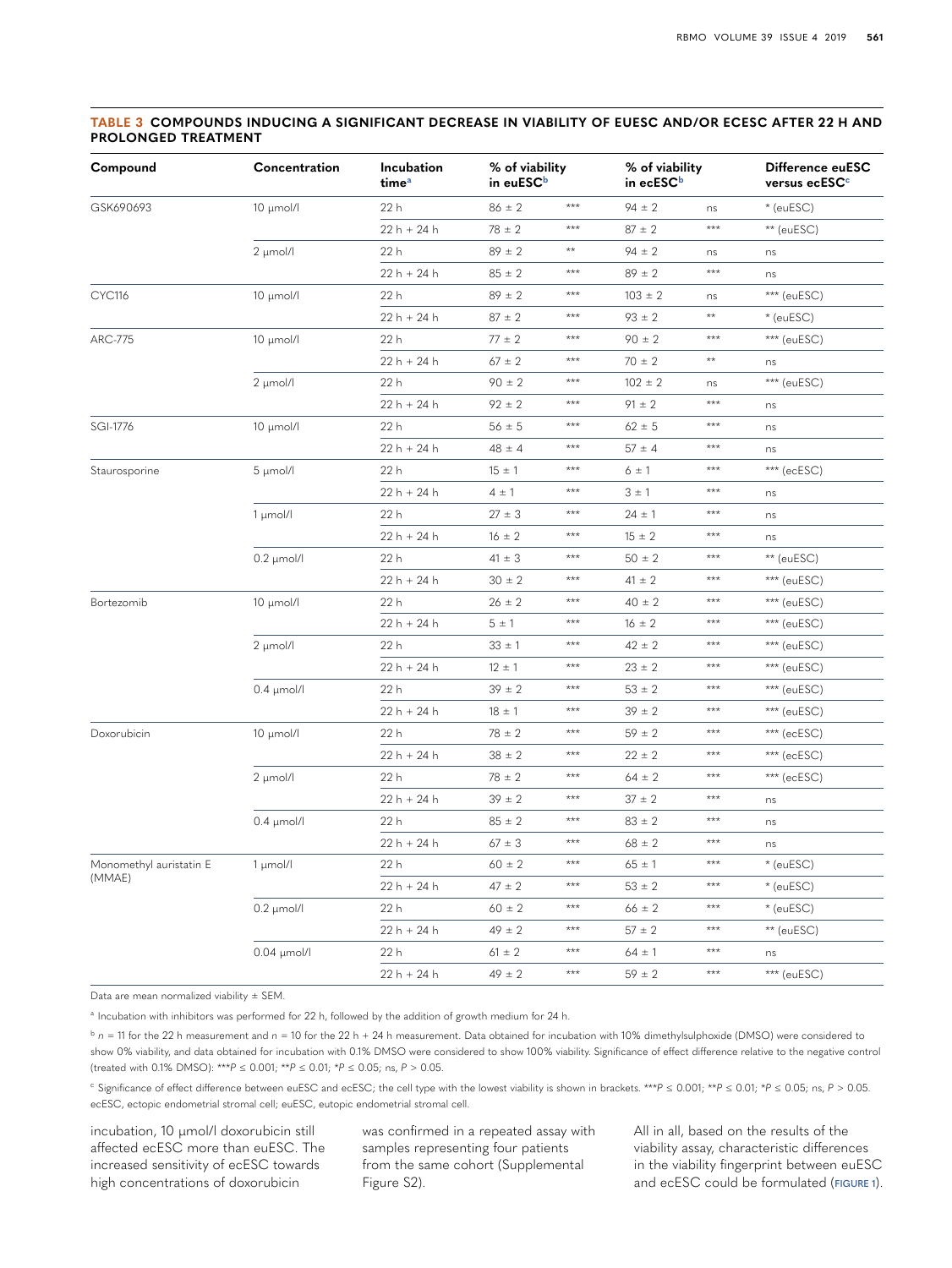

<span id="page-6-0"></span>**FIGURE 1** Viability fingerprint of euESC versus ecESC (blue and orange lines, respectively) after 22 h (A) or 22 h + 24 h (B) of treatment with various compounds. The compounds were chosen based on *[Table 3](#page-5-0)*. Mean data corresponding to treatment with the highest concentrations of compounds was plotted. The axis scale ranges from 0% (centre of the plot) to 110% (outer line) with a grid interval of 10%. ecESC, ectopic endometrial stromal cell; euESC, eutopic endometrial stromal cell.

#### **Necrosis/late apoptosis assay**

To confirm the trends observed in viability studies, we applied an additional assay by using cell membraneimpermeable Sytox Blue dye after 22 h incubation of euESC and ecESC with the different compounds. The increase in fluorescence of Sytox Blue resulting from intercalation of dye into the DNA is only possible in cells with compromised membrane structure, indicating an elevated extent of necrosis/late apoptosis.

The results of the assay are presented in the Supplemental Table S3. The highest effect in euESC as well as in ecESC was observed for 5 µmol/l staurosporine, a generic protein kinase inhibitor, which was therefore chosen as the standardizing condition setting the maximal threshold for normalization of the data. ecESC seemed overall less prone to necrosis/ late apoptosis than euESC; however, high levels of cell death in both euESC and ecESC were also observed upon treatment with 10 µmol/l SGI-1776 (which targets PIM family protein kinases) and 10 µmol/l ARC-775 (which targets casein kinase 2 [CK2]). The Akt/protein kinase B (PKB) inhibitor GSK690693 in the 10 µmol/l concentration induced more necrosis/late apoptosis in eutopic cells; furthermore, the toxins bortezomib and MMAE were more effective in euESC than ecESC at all concentrations. Other compounds showed no effect even at the highest concentrations used (5-10 µmol/l).

The data for doxorubicin were not included as here we observed a characteristic fall in Sytox Blue signal below the value observed for the negative control (cells treated with 0.1% DMSO), which occurred in both euESC and ecESC from all patients. We propose that such behaviour is related to the mode of action of doxorubicin, which intercalates into DNA; in this way, doxorubicin competes with Sytox Blue for the binding sites, and necrosis or apoptosis assays based on dyes that gain fluorescence upon binding to DNA are incompatible with doxorubicin studies.

#### **Western blotting**

To gain further independent evidence related to the elevated efficiency of doxorubicin in ecESC versus euESC, we proceeded with an alternative assay. Due to the strong autofluorescence of doxorubicin (*[Wang et al., 2016](#page-12-4)*), most of the 'classical' techniques such as imaging or fluorescence-activated cell sorter (FACS) using immunostaining or BrdU detection can be highly prone to artefacts; therefore, we chose western blotting to quantify the fall in procaspase-3 concentrations in doxorubicin-treated samples of euESC and ecESC from four patients (the same samples used for the repeated viability assay; see above). The ratio of signals corresponding to procaspase-3 and beta-actin was quantified for each treatment condition, and the data were normalized separately for euESC and ecESC from each patient according to the corresponding negative control (0.1% DMSO; **[FIGURE 2A](#page-7-0)**).

The results confirmed that 48 h of treatment with 10 µmol/l doxorubicin caused a statistically significant ( $P \le 0.05$ ) difference in apoptosis in ectopic versus eutopic cells, with mean normalized procaspase-3 content reduced to 39% (±8% SEM) in ecESC and 60% (±4% SEM) in euESC relative to the corresponding negative controls (0.1% DMSO) (**[FIGURE 2B](#page-7-0)**).

#### **mRNA sequencing**

Finally, to obtain detailed insight into the signalling pathways affected by doxorubicin in euESC and ecESC, largescale mRNA sequencing was performed after 24 h incubation of cells from three patients with 2 µmol/l doxorubicin or 0.1% DMSO control. The concentration of doxorubicin was chosen based on the results of the viability assay, in order to see a significant difference between euESC and ecESC while still yielding a sufficient population of surviving cells for mRNA isolation.

The comparison of treated versus control cells yielded 4009 significantly differentially expressed genes in the case of euESC, yet only 249 significantly differentially expressed genes for ecESC (using a base mean cut-off value of >10 and a P<sub>adj</sub> cut-off value of <0.05). To shortlist genes showing a significantly different expression in different cells and treatment conditions (**[TABLE 4](#page-7-1)**), we sorted the sequencing data as described in the section on statistical analysis, above. Overall, several genes that had a higher expression in control euESC relative to control ecESC (*MMP1/3/10*, *PENK*, *PTN* and *GRP*) or in control ecESC relative to control euESC (*ESM1*, *IL33* and *PTX3*) also showed greater expression in the same cell type following treatment with doxorubicin. Furthermore, treatment with doxorubicin resulted in a reduced expression of several genes in euESC (e.g. *DUSP1/10* and *BARD1*) as well as in ecESC (e.g. *DKK1*, *HAS2*) relative to the control cells of the same type. On the other hand, although the expression of some genes (such as histone cluster 1 and 2 family members *HIST1H2AE*, *HIST1H2BK* and *HIST2H2AA4*) in euESC increased upon treatment with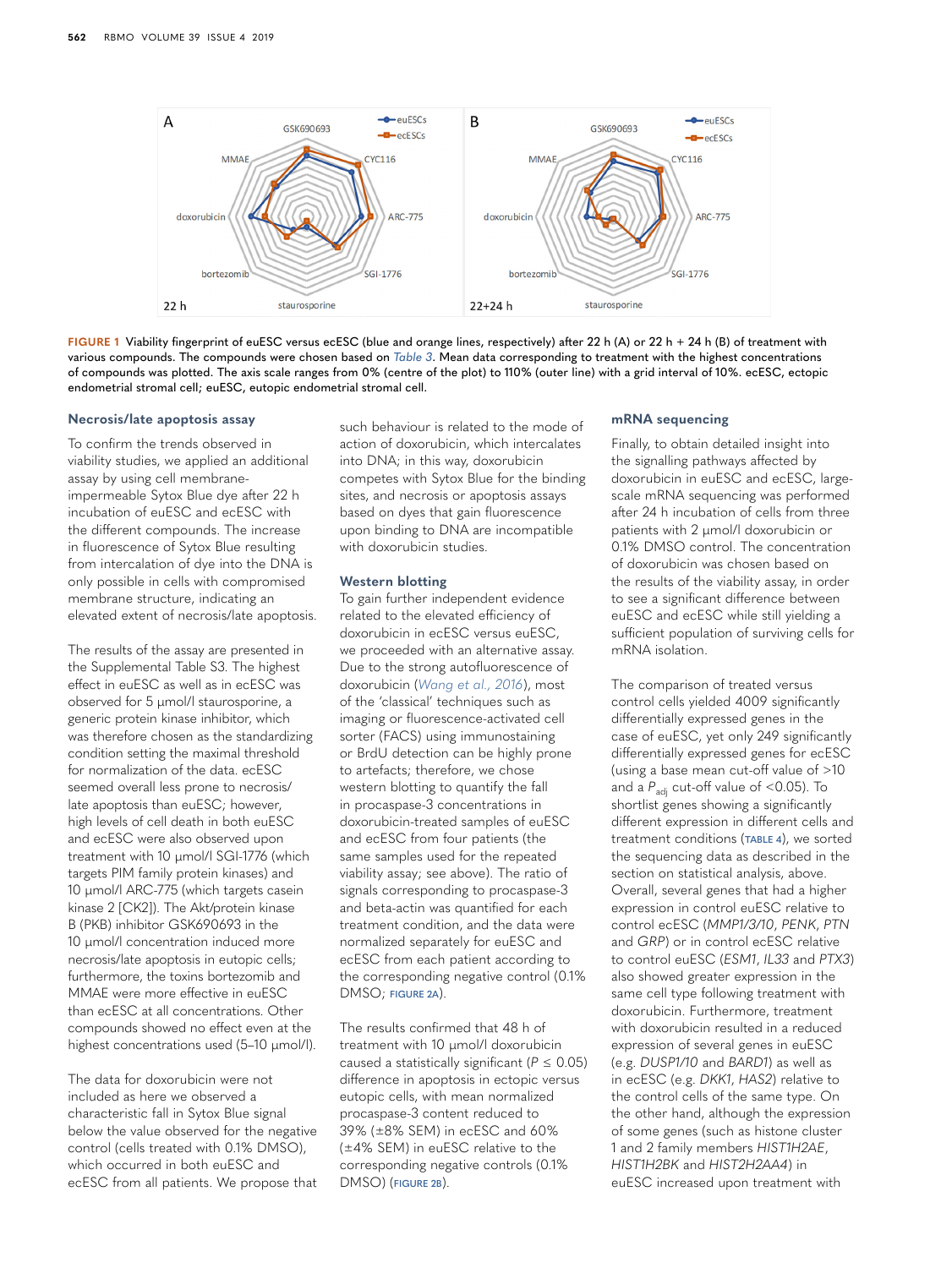

<span id="page-7-0"></span>

doxorubicin relative to control cells, there was no significant increase in gene expression in toxin-treated ecESC relative to the control treatment.

For technical validation of the results of large-scale mRNA sequencing, qRT-PCR analysis of *PTN* and *HSPA2* was carried out, as examples of genes considerably highly expressed in eutopic cells, with *PTN* expression elevated in both control and toxin-treated euESC relative to the correspondingly treated ecESC (**[TABLE 4](#page-7-1)**). Also validated was

the expression of *PTGS2*, which, according to large-scale mRNA sequencing data, possessed higher expression in ectopic relative to eutopic cells after doxorubicin treatment; however, the statistical significance of this difference was slightly higher than the classical cut-off  $P_{\text{adj}}$  value of 0.05 (Supplemental Table S4). qRT-PCR confirmed the general trends observed in large-scale transcriptomic analysis, indicating significantly higher expression of *PTN* in both control and doxorubicin-treated euESC versus the

corresponding ecESC (both *P* < 0.05), and significantly higher expression of *HSPA2* in control euESC versus ecESC (*P* = 0.05). In addition, doxorubicin treatment elevated the level of *PTN* and *HSPA2* in eutopic and ectopic stromal cells, respectively (both *P* < 0.05). Furthermore, qRT-PCR showed significantly higher expression of *PTGS2* in control ecESC versus euESC as well as doxorubicin-treated ecESC versus euESC (both *P* < 0.05), confirming that *PTGS2* can indeed serve as an important target in endometriosis.

#### <span id="page-7-1"></span>**TABLE 4 GENES SHOWING SIGNIFICANTLY DIFFERENT EXPRESSION IN CONTROL AND TOXIN-TREATED EUESC AND ECESC**

| Comparison <sup>a</sup>                                       |                                                                           | Gene names and log <sub>2</sub> FC values <sup>b,c</sup>                                                                                                                                                                                                                                                                  |  |  |
|---------------------------------------------------------------|---------------------------------------------------------------------------|---------------------------------------------------------------------------------------------------------------------------------------------------------------------------------------------------------------------------------------------------------------------------------------------------------------------------|--|--|
| euESC control versus ecESC control Higher expression in euESC |                                                                           | MMP12 (8.4), MMP10 (8.0), MMP3 (8.0), TFAP2C (7.4), RGCC (6.8), HTR2B<br>(6.4), GRP (6.4), DIO2 (5.7), MMP1 (5.5), RBP1 (4.9), CARD16 (4.8), LEPR (4.8),<br>PRDM1 (4.7), CTSK (4.6), HSPA2 (4.6), NID1 (4.6), GCNT4 (4.5), PLAU (4.5),<br><b>PENK</b> (4.5), PTN (4.4), IFI6 (4.2), SEMA5A (4.1), AREG (4.0), NPY1R (4.0) |  |  |
|                                                               | Higher expression in ecESC                                                | GIPC2 (-9.7), PTX3 (-9.0), EFEMP1 (-6.1), IL33 (-6.0), SFRP4 (-4.5), PPP1R3C<br>$(-4.3)$ . <b>ESM1</b> $(-4.0)$                                                                                                                                                                                                           |  |  |
|                                                               | euESC control versus euESC + toxin Higher expression in control treatment | <b>HTR2B</b> (8.0), CCDC107 (7.0), ING3 (6.4), <b>BARD1</b> (6.2), CARNMT1 (5.9), KRT19<br>(5.8), TUBA1A (5.3), <b>DIO2</b> (5.2), PAN3 (5.1), DUSP1 (4.9), PKIG (4.9), PBK (4.9),<br>UTP18 (4.8), CEMIP (4.7), SLC5A3 (4.5), CITED2 (4.5), CTGF(4.4), SASS6<br>(4.1), DUSP10 (4.1), NOP10 (4.1)                          |  |  |
|                                                               | Higher expression in toxin treatment                                      | HIST1H2AE (-7.0), INSYN2 (-6.7), TMEFF2 (-6.0), HIST1H2BPS2 (-5.2),<br>HIST1H2BK (-5.0), HIST2H2AA4 (-4.8), CXCL3 (-4.7)                                                                                                                                                                                                  |  |  |
|                                                               |                                                                           | ecESC control versus ecESC + toxin Higher expression in control treatment HAS2 (6.9), MRPL14 (5.0), <b>CARD16</b> (4.5), DKK1 (4.0)                                                                                                                                                                                       |  |  |
| euESC + toxin versus ecESC + toxin Higher expression in euESC |                                                                           | <b>GRP</b> (7.3), <b>MMP3</b> (7.1), <b>MMP10</b> (6.1), PTN (5.1), <b>RGCC</b> (4.7), IFITM1 (4.5), SOX11<br>$(4.3)$ , <b>MMP1</b> $(4.2)$ , <i>PENK</i> $(4.1)$                                                                                                                                                         |  |  |
|                                                               | Higher expression in ecESC                                                | <b>ESM1</b> (-6.2), TFPI2 (-5.3), <b>PTX3</b> (-4.9), IL33 (-4.4), <b>BARD1</b> (-4.1)                                                                                                                                                                                                                                    |  |  |

<span id="page-7-2"></span>a Control treatment: 24 h incubation in growth medium containing 0.1% dimethylsulphoxide; toxin treatment: 24 h incubation in growth medium containing 2 µmol/l doxorubicin.

<span id="page-7-3"></span><sup>b</sup> The binary logarithm of the fold change of averages is shown in brackets; *n* = 3. Negative values indicate higher expression in ectopic cells (for euESC versus ecESC comparisons) or in doxorubicin-treated cells (for treatment comparisons).

<span id="page-7-4"></span><sup>c</sup> Genes that are listed under more than one comparison in the table are shown in bold.

ecESC, ectopic endometrial stromal cell; euESC, eutopic endometrial stromal cell; log<sub>2</sub>FC, binary logarithm of fold change of averages.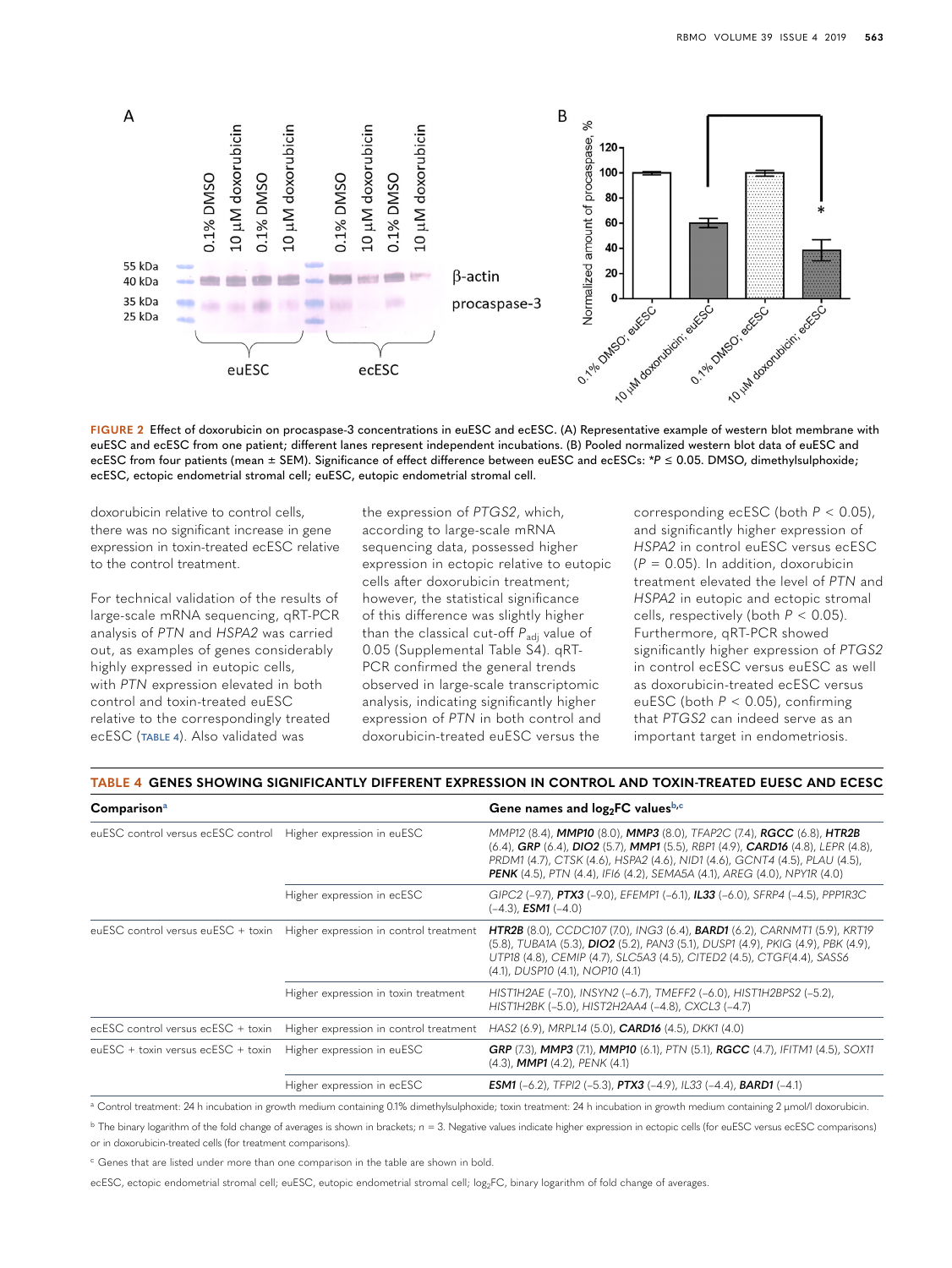# **DISCUSSION**

Although the molecular players behind the onset and progression of endometriosis are still unclear, several pathways have been closely inspected, with a special focus on inflammation processes, cell migration and adhesion, abnormal proliferation and resistance to apoptosis. The current study explored the differences in cell viability of euESC and ecESC on treatment with selective compounds inhibiting a focused number of molecular players, as well as compounds with a wide profile of biological targets. Methodologically, this study has two major limitations: first, the focus was only on stromal cells, yet the physiological milieu contains epithelial cells that may be involved in unique patterns of signalling and cellular interactions. Second, as only ESCs isolated from superficial peritoneal lesions were investigated, the observed results may not necessarily reflect the effects of toxins in other types of lesions.

Phosphorylation of proteins serves an example of a signalling mechanism that on one hand is ubiquitous, yet on the other can be dissected with a high degree of precision by selective targeting of the catalysing machinery – protein kinases. The human kinome includes 538 protein kinases, most of which have been termed as potentially druggable by virtue of the incorporation of a narrow solvent-hidden pocket (ATP-binding site) that can be selectively targeted by low molecular weight inhibitors. The panel that was used here for screening included 11 inhibitors of protein kinases, 10 of which possessed focused selectivity profiles, while staurosporine was selected as a widely used apoptosis inducer (see **[TABLE 1](#page-1-0)** and Supplemental Figure S3). Among the protein kinases targeted by the selective inhibitors were enzymes for which up-regulation in endometriotic cells has been reported: MAPKs (*[Ngô](#page-11-11)  [et al., 2010; Yotova et al., 2011](#page-11-11)*), Akt/ PKB (*[Cinar et al., 2009; Shoji et al.,](#page-10-11)  [2009](#page-10-11)*), PIM1 (*[Hu et al., 2006; Jiménez-](#page-10-12)[García et al., 2017](#page-10-12)*) and CK2 (*[Feng et al.,](#page-10-13)  [2012; Llobet et al., 2008](#page-10-13)*). In this study, inhibitors of MAPK (sorafenib), Akt/ PKB (GSK690693) and CK2 (ARC-775) were more effective in euESC than ecESC, whereas the PIM inhibitor (SGI-1776) showed a cell type-independent effect: in patients whose euESC were affected, ecESC were also affected (see Supplemental Figure S1B and C). Overall, although the overexpression of certain pro-survival protein kinases in cancer cells can lead to the degeneration of other anti-apoptotic pathways and the establishment of the so-called oncogene addiction (*[Ruzzene and Pinna, 2010;](#page-11-12)  [Sharma and Settleman, 2007](#page-11-12)*), this does not seem to be the case for ectopic endometriotic cells.

Surprisingly, CK2 inhibitor ARC-1859, despite featuring a structural design highly similar to that of ARC-775, did not reduce cell viability. Whereas in biochemical assays with recombinant CK2, the affinity of the unmasked counterpart of ARC-775 was indeed higher than that of the unmasked counterpart of ARC-1859 (*[Rahnel et al., 2017; Viht et al.,](#page-11-4)  [2015](#page-11-4)*), this is hardly likely to be the only reason underlying the lack of potency of ARC-1859 in assays with ESC. Instead, it is likely that a more hydrophobic ATPsite targeting a fragment of ARC-1859 (the tetrabromobenzimidazole moiety) contributes to the accumulation of inhibitor in membranes, where it is not accessible by either esterases or the cytosolic CK2.

The effect of some compounds included in the panel in this study has previously been explored in the context of endometriosis. The generic protein kinase inhibitor staurosporine has been reported to demonstrate a greater apoptotic effect in euESC from patients without endometriosis than in ecESC from patients with endometriosis (*[Watanabe et al., 2009](#page-12-5)*). In the current study, the sensitivity of eutopic versus ectopic cells to staurosporine depended on its concentration: whereas 5 µmol/l staurosporine caused greater cellular death in ecESC, 0.2 µmol/l staurosporine was more effective in euESC (**[TABLE 3](#page-5-0)**). The proteasome-targeting compound bortezomib had been shown to reduce the size of endometriotic implants in rats (*[Celik et al., 2008](#page-10-1)*), yet no studies of bortezomib in euESC from women with endometriosis have been reported; in this study study, treatment with bortezomib was significantly more efficient in euESC than in ecESC even after prolonged incubation ( $P \le 0.001$ ).

The ROCK-targeting inhibitors Y-27632 and HA-1077 have been used to reduce the contractility of ecESC; whereas Y-27632 had demonstrated no cytotoxicity, 0.1–10 µmol/l HA-1077 had caused significant apoptosis of ecESC –

albeit after 48 h incubation (*[Yotova et al.,](#page-12-6)  [2011; Yuge et al., 2007](#page-12-6)*). In the current study, no reduction in viability was observed even after prolonged incubation of euESC and ecESC with either Y-27632 or HA-1077. In principle, it is possible that the effect of ROCK-targeting inhibitors is only evident in cell motility assays, although it had been hoped that the altered dynamics of cytoskeleton might manifest itself as a retardation of proliferation. The latter was true for the microtubule-depolymerizing compound MMAE; this showed a characteristic concentration-independent profile of effect on cell viability connected to the mode of action of this compound, which serves as an antimitotic agent than an apoptosis inducer (*[Abdollahpour-](#page-10-9)[Alitappeh et al., 2017; Chen et al., 2017](#page-10-9)*).

Furthermore, 22 h treatment of cells with some of the chosen compounds (including inhibitors targeting ROCK, Aurora family kinases or PKA) caused an apparent increase in viability (see Supplemental Table S1), which was alleviated after a subsequent 24 h incubation in medium. This abnormal temporary phenomenon might be triggered by several factors. On one hand, ROCK inhibitors can interfere with the apoptotic caspase 3-ROCK signalling pathway (*[Song and Gao, 2011](#page-11-13)*), and consequently increase the number of viable cells. However, a more likely explanation is that, as a response to treatment with toxins within a certain time window, cell metabolism tends to increase, which manifests itself as enhanced reduction of resazurin.

Overall, the compounds that significantly affected the viability of cells after 22 h of treatment also caused a significant amount of cellular death according to the necrosis/late apoptosis assay (as illustrated by GSK690693, ARC-775, SGI-1776, staurosporine, bortezomib and MMAE;  $P \leq 0.05$ ). The only exception was CYC116, which did not trigger necrosis/late apoptosis yet remarkably reduced viability in euESC at the 10 µmol/l concentration. It is possible that AURORA B-targeting CYC116 acts as an antimitotic substance and hence slows the proliferation of cells rather than triggering cellular death, yet it is not as efficient or as quick as the toxin MMAE, which has a similar mode of action.

Differently from other compounds used in the panel, doxorubicin demonstrated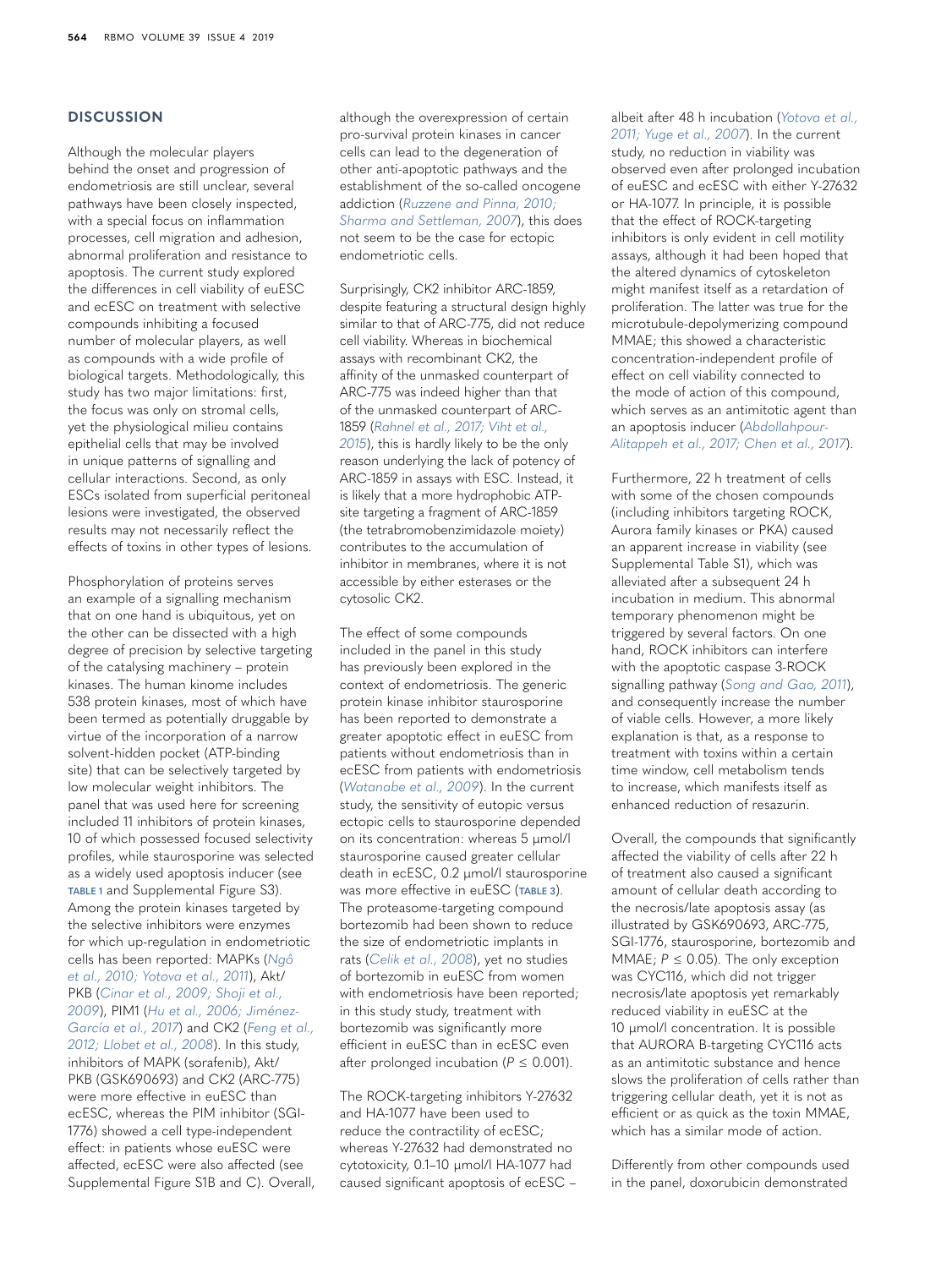an enhanced effect on viability in ectopic versus eutopic cells after 22 h as well as  $22 h + 24 h$  of incubation at the 10 µmol/l concentration in the resazurin assay (**[FIGURE 1](#page-6-0)**), and after 48 h of incubation in the western blot assay (**[FIGURE 2](#page-7-0)**). Several mechanisms of action have been reported for doxorubicin. It accumulates in cell nuclei, intercalating into DNA and preventing its repair by topoisomerase II (*[Thorn et al., 2011](#page-11-14)*). In addition, doxorubicin can be reversibly oxidized into an unstable semiquinone metabolite, which releases ROS upon spontaneous re-formation of doxorubicin (*[Finn et al., 2011](#page-10-14)*); the liberated ROS attack cellular components, triggering cellular death. In the context of altered redox equilibria in ectopic versus eutopic endometrial cells (*[Kasvandik et al., 2016;](#page-11-2)  [Scutiero et al., 2017](#page-11-2)*), enhanced efficiency of doxorubicin in ecESC might be explained by its redox properties.

In this way, although doxorubicin has been used in the treatment of endometrial cancer (*[Byron et al.,](#page-10-8)  [2012; Chitcholtan et al., 2012](#page-10-8)*), this compound might also be of remarkable interest for endometriosis studies. Unfortunately, the application of anthracyclines in chemotherapy has revealed high cardiotoxicity for this class of compounds, which complicates their use in model organisms. However, several pharmacokinetic and pharmacodynamic strategies have been actively suggested to prevent anthracycline-induced cardiotoxicity (*[Menna and Salvatorelli,](#page-11-15)  [2017](#page-11-15)*). Furthermore, specifically in the context of doxorubicin, the development of novel derivatives with reduced side effects (*[Shaul et al., 2013](#page-11-16)*) and methods for targeted delivery (*[Tran et al., 2017](#page-12-7)*) have been intensely pursued.

The large-scale transcriptome analysis revealed sets of genes that featured significantly higher expression in eutopic relative to ectopic ESC or in ectopic relative to eutopic ESC, irrespective of the treatment conditions ( $P_{\text{adj}}$  < 0.05,  $log_2$ FC of –4 or less or ≥+4; **[TABLE 4](#page-7-1)**). It was postulated that these sets might reflect variations in survival strategies in eutopic and ectopic endometrium, because it is likely that, after 24 h of treatment of cells with 2 µmol/l doxorubicin, the isolated mRNA profile was characteristic of the population of survivors.

Interestingly, the comparison of treated versus control cells yielded in excess of 10 times more significantly differentially expressed genes in the case of euESC than ecESC ( $P_{\text{adj}}$  < 0.05). Given the fact that the majority of candidate genes in the comparison of control versus doxorubicin-treated ecESC were eliminated on the basis of the P<sub>adi</sub> cutoff, this difference originates primarily from the large interpatient variation of gene expression in the ecESC group. The latter can in turn be explained by the characteristic heterogeneity of lesions, especially taking into consideration differences in location of the lesions in the three patients whose samples were used for mRNA sequencing (see **[TABLE 2](#page-2-0)**).

In euESC, among other genes, this set included genes encoding several members of the matrix metalloproteinase (*MMP*) family, and a precursor for the endogenous opioid peptides, preproenkephalin (*PENK*). Another gene with a significantly higher expression in both control and doxorubicin-treated euESC versus ecESC encodes a growth factor, pleiotrophin (PTN; P<sub>adj</sub> < 0.05,  $log_2FC$  > +4); interestingly, doxorubicin treatment further elevated *PTN* expression in drug-treated eutopic but not ectopic cells. Importantly, *MMP*, *PENK* and *PTN* have previously been linked to endometriosis, showing significantly higher expression in eutopic endometrium from women with endometriosis relative to healthy controls, or lower expression in ectopic than eutopic tissue (*[Burney et al.,](#page-10-15)  [2007; Chung et al., 2002; Kobayashi et](#page-10-15)  [al., 2012](#page-10-15)*), thus pointing to their possible role in initiating peritoneal invasion. Furthermore, PTN has been reported to promote chemoresistance to doxorubicin in several cancers, including osteosarcoma and breast cancer (*[Huang et al., 2018;](#page-10-16)  [Wu et al., 2017](#page-10-16)*). Therefore, it can be suggested that the lower expression of *PTN* in untreated ectopic cells is one of the factors responsible for the higher chemosensitivity of this cell type to doxorubicin – although it should be considered that the viability of euESC was still significantly affected by doxorubicin treatment (*P* ≤ 0.001; **[TABLE 3](#page-5-0)**).

A similar effect on cell viability, may be mediated by *HSPA2*, which was, according to sequencing data, more highly expressed in eutopic than ectopic cells. Heat shock-related 70 kDa protein 2 (HSPA2) protects cells from the cytotoxic and growth-inhibiting effects of doxorubicin by several mechanisms,

including binding misfolded or damaged proteins and enabling these proteins to acquire proper folding, and controlling the duration of cell cycle arrest (*[Karlseder et al., 1996](#page-11-17)*). According to the qRT-PCR data, the drug treatment enhanced the expression of *HSPA2* in ecESC (average fold change 4.5), suggesting a response to the toxic effect; however, as the initial expression of *HSPA2* in untreated cells was much lower in ectopic then eutopic cells (average fold change –11.8), the expression was still less than that of the eutopic cells.

In ecESC, the set of interest defined by the large-scale transcriptome analysis and qRT-PCR data included genes tightly connected with immune system functioning: these genes encoding interleukin-33 (*IL33*), cyclooxygenase 2 (*PTGS2*) and genes whose expression is regulated by cytokines – pentraxin 3 (*PTX3*) and endothelial cell-specific molecule 1 (*ESM1*). The proteins encoded by all of the aforementioned genes have been reported to be connected with endometriosis (*[Cobellis et al.,](#page-10-17)  [2004; Fagotti et al., 2004; Kobayashi](#page-10-17)  [et al., 2012; Miller et al., 2017; Pelch](#page-10-17)  [et al., 2010](#page-10-17)*), showing a correlation with endometriosis-associated inflammation and angiogenesis; inhibitors of PTGS2 have also been explored in the context of management of endometriosis-related pain (*[Cobellis et al., 2004](#page-10-17)*). Furthermore, IL33 and PTGS2 have been shown to protect cells against doxorubicin-induced apoptosis, albeit in the context of tissues other than endometrium (*[Puhlmann](#page-11-18)  [et al., 2005; Singh et al., 2008; Yao et al.,](#page-11-18)  [2017](#page-11-18)*). The latter observation indirectly confirms the hypothesis that the mRNA profile identified for doxorubicintreated euESC and ecESC reflects the corresponding cellular survival strategies. The fact that the viability of ecESC was severely affected by doxorubicin treatment indicates that the major chemoresistance-ensuring players that contribute to the survival of ectopic cells under DNA damage and ROS-triggered conditions of stress might be less efficient than those in eutopic tissue.

The mRNA sequencing results thus underline the interplay of factors that contributing to development and sustainment of endometriosis, and necessitate the application of more complex models, for example enabling the presence of epithelial cells and/or involving immune system components.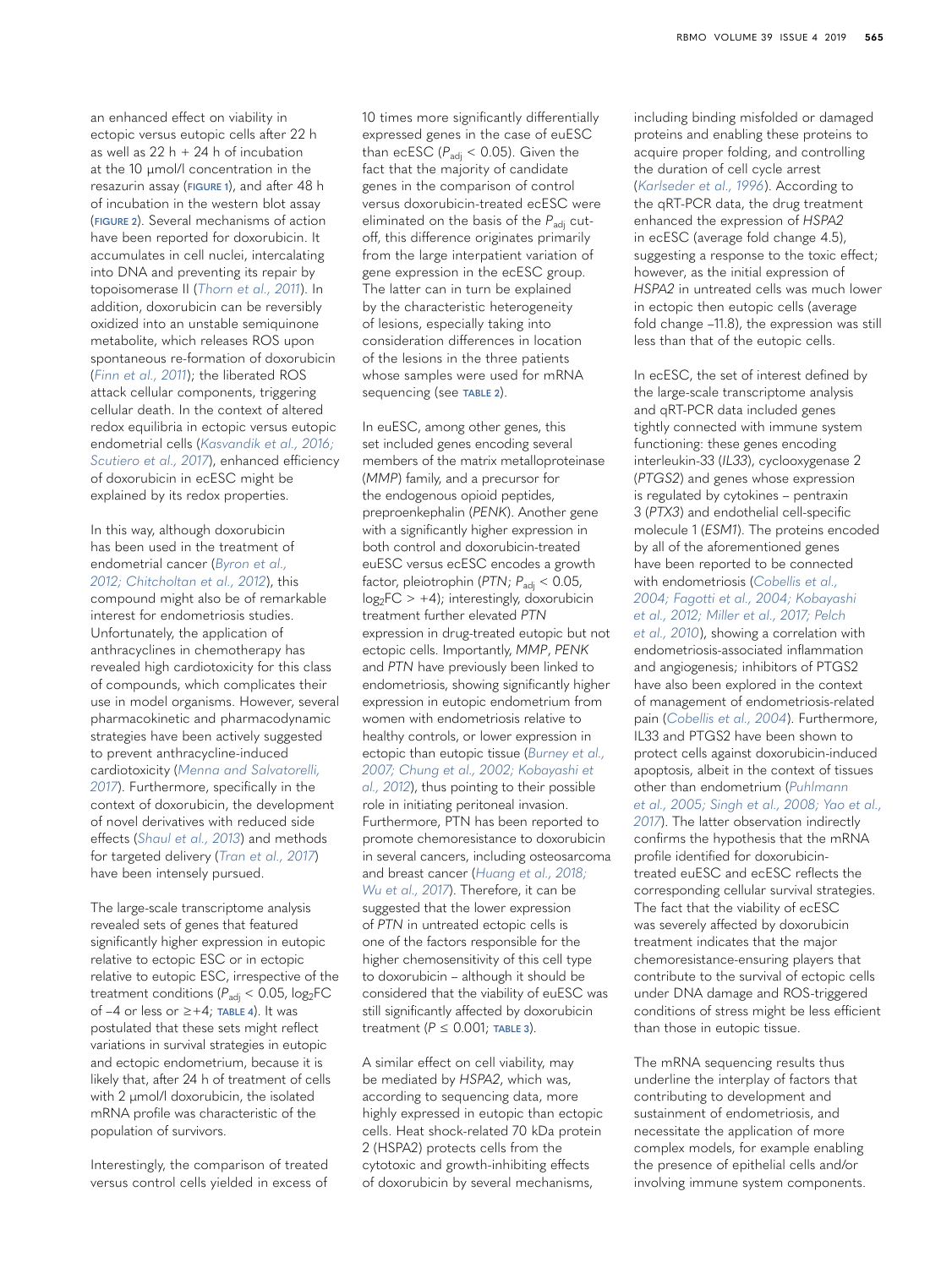Overall, the results of this study seem to have pinpointed a set of clues for future research into endometriosis, both from the aspect of showing a resistance of endometriotic lesions to possible therapeutic candidates, and in terms of providing candidate biomarkers and targets for the succeeding exploration.

# **ACKNOWLEDGEMENT**

Thanks go to the patients who provided material for this study and to TBD Biodiscovery and Dr Asko Uri for the compounds provided. This study was funded by the Estonian Ministry of Education and Research (IUT34-16 and IUT20-17), Enterprise Estonia (EU48695), the Horizon 2020 innovation program (WIDENLIFE, 692065), European Union FP7 Marie Curie Industry-Academia Partnerships and Pathways funding (IAPP, SARM, EU324509) and the MSCA-RISE-2015 project MOMENDO (691058).

#### **SUPPLEMENTARY MATERIALS**

Supplementary material associated with this article can be found in the online version at [doi:10.1016/j.rbmo.2019.05.019](https://doi.org/10.1016/j.rbmo.2019.05.019).

#### **REFERENCES**

<span id="page-10-9"></span>Abdollahpour-Alitappeh, M., Razavivakhshourpour, S., Lotfinia, M., Jahandideh, S., Najminejad, H., Balalaie, S., Moazzami, R., Shams, E., Habibi-Anbouhi, M. **Monomethyl auristatin E Exhibits Potent Cytotoxic Activity against Human Cancer Cell Lines SKBR3 and HEK293.** Novelty in Biomedicine 2017; 4: 145–151. <https://doi.org/10.22037/nbm.v5i4.15221>

<span id="page-10-10"></span> **American Society for Reproductive Medicine. Revised American Society for Reproductive Medicine classification of endometriosis: 1996.** Fertility and Sterility 1997; 67: 817–821. [https://doi.org/10.1016/S0015-0282\(97\)81391-X](https://doi.org/10.1016/S0015-0282(97)81391-X)

<span id="page-10-15"></span>Burney, R.O., Talbi, S., Hamilton, A.E., Vo, K.C., Nyegaard, M., Nezhat, C.R., Lessey, B.A., Giudice, L.C. **Gene Expression Analysis of Endometrium Reveals Progesterone Resistance and Candidate Susceptibility Genes in Women with Endometriosis.** Endocrinology 2007; 148: 3814–3826. [https://](https://doi.org/10.1210/en.2006-1692) [doi.org/10.1210/en.2006-1692](https://doi.org/10.1210/en.2006-1692)

<span id="page-10-8"></span>Byron, S.A., Loch, D.C., Pollock, P.M. **Fibroblast Growth Factor Receptor Inhibition Synergizes With Paclitaxel and Doxorubicin in Endometrial Cancer Cells.** International Journal of Gynecological Cancer 2012; 22: 1517–1526. [https://doi.org/10.1097/](https://doi.org/10.1097/IGC.0b013e31826f6806) [IGC.0b013e31826f6806](https://doi.org/10.1097/IGC.0b013e31826f6806)

<span id="page-10-1"></span>Celik, O., Hascalik, S., Elter, K., Tagluk, M.E., Gurates, B., Aydin, N.E. **Combating endometriosis by blocking proteasome and nuclear factor- B pathways.** Human Reproduction 2008; 23: 2458–2465. [https://](https://doi.org/10.1093/humrep/den246) [doi.org/10.1093/humrep/den246](https://doi.org/10.1093/humrep/den246)

Chen, H., Lin, Z., Arnst, K.E., Miller, D.D., Li, W. **Tubulin Inhibitor-Based Antibody-Drug Conjugates for Cancer Therapy.** Molecules 2017; 22. [https://doi.org/10.3390/](https://doi.org/10.3390/molecules22081281) [molecules22081281](https://doi.org/10.3390/molecules22081281)

Chen, L.S., Redkar, S., Bearss, D., Wierda, W.G., Gandhi, V. **Pim kinase inhibitor, SGI-1776, induces apoptosis in chronic lymphocytic leukemia cells.** Blood 2009; 114: 4150–4157. <https://doi.org/10.1182/blood-2009-03-212852>

<span id="page-10-4"></span>Chen, L.S., Redkar, S., Taverna, P., Cortes, J.E., Gandhi, V. **Mechanisms of cytotoxicity to Pim kinase inhibitor, SGI-1776, in acute myeloid leukemia.** Blood 2011; 118: 693–702. [https://doi.](https://doi.org/10.1182/blood-2010-12-323022) [org/10.1182/blood-2010-12-323022](https://doi.org/10.1182/blood-2010-12-323022)

<span id="page-10-2"></span>Chinn, D.C., Holland, W.S., Mack, P.C. **Anticancer activity of the Aurora A kinase inhibitor MK-5108 in non-small-cell lung cancer (NSCLC) in vitro as monotherapy and in combination with chemotherapies.** Journal of Cancer Research and Clinical Oncology 2014; 140: 1137–1149. <https://doi.org/10.1007/s00432-014-1675-6>

Chitcholtan, K., Sykes, P.H., Evans, J.J. **The resistance of intracellular mediators to doxorubicin and cisplatin are distinct in 3D and 2D endometrial cancer.** Journal of Translational Medicine 2012; 10: 38 [https://doi.](https://doi.org/10.1186/1479-5876-10-38) [org/10.1186/1479-5876-10-38](https://doi.org/10.1186/1479-5876-10-38)

[Chung, H.W., Wen, Y., Choi, E.A., Hao-Li, null,](http://refhub.elsevier.com/S1472-6483(19)30583-8/sbref0011)  [Moon, H.S., Yu, H.-K., Polan, M.L.](http://refhub.elsevier.com/S1472-6483(19)30583-8/sbref0011) **Pleiotrophin [\(PTN\) and midkine \(MK\) mRNA expression](http://refhub.elsevier.com/S1472-6483(19)30583-8/sbref0011)  [in eutopic and ectopic endometrium in](http://refhub.elsevier.com/S1472-6483(19)30583-8/sbref0011)  [advanced stage endometriosis.](http://refhub.elsevier.com/S1472-6483(19)30583-8/sbref0011)** Mol. Hum. [Reprod. 2002; 8: 350–355.](http://refhub.elsevier.com/S1472-6483(19)30583-8/sbref0011)

<span id="page-10-11"></span>Cinar, O., Seval, Y., Uz, Y.H., Cakmak, H., Ulukus, M., Kayisli, U.A., Arici, A. **Differential regulation of Akt phosphorylation in endometriosis.** Reproductive BioMedicine Online 2009;

19: 864–871. [https://doi.org/10.1016/j.](https://doi.org/10.1016/j.rbmo.2009.10.001) [rbmo.2009.10.001](https://doi.org/10.1016/j.rbmo.2009.10.001)

<span id="page-10-17"></span>Cobellis, L., Razzi, S., De Simone, S., Sartini, A., Fava, A., Danero, S., Gioffrè, W., Mazzini, M., Petraglia, F. **The treatment with a COX-2 specific inhibitor is effective in the management of pain related to endometriosis.** Eur. J. Obstet. Gynecol. Reprod. Biol. 2004; 116: 100–102. [https://doi.org/10.1016/j.](https://doi.org/10.1016/j.ejogrb.2004.02.007) [ejogrb.2004.02.007](https://doi.org/10.1016/j.ejogrb.2004.02.007)

<span id="page-10-5"></span>[Dabizzi, S., Noci, I., Borri, P., Borrani, E., Giachi,](http://refhub.elsevier.com/S1472-6483(19)30583-8/sbref0014)  [M., Balzi, M., Taddei, G.L., Marchionni, M.,](http://refhub.elsevier.com/S1472-6483(19)30583-8/sbref0014)  [Scarselli, G.F., Arcangeli, A.](http://refhub.elsevier.com/S1472-6483(19)30583-8/sbref0014) **Luteinizing [Hormone Increases Human Endometrial](http://refhub.elsevier.com/S1472-6483(19)30583-8/sbref0014)  [Cancer Cells Invasiveness through Activation](http://refhub.elsevier.com/S1472-6483(19)30583-8/sbref0014)  of Protein Kinase A.** [Cancer Research 2003;](http://refhub.elsevier.com/S1472-6483(19)30583-8/sbref0014)  [63: 4281–4286.](http://refhub.elsevier.com/S1472-6483(19)30583-8/sbref0014)

<span id="page-10-0"></span>Defrere, S., Lousse, J.C., Gonzalez-Ramos, R., Colette, S., Donnez, J., Van Langendonckt, A. **Potential involvement of iron in the** 

**pathogenesis of peritoneal endometriosis.** Molecular Human Reproduction 2008; 14: 377–385.<https://doi.org/10.1093/molehr/gan033> [Fagotti, A., Ferrandina, G., Fanfani, F., Legge,](http://refhub.elsevier.com/S1472-6483(19)30583-8/sbref0016) 

[F., Lauriola, L., Gessi, M., Castelli, P.,](http://refhub.elsevier.com/S1472-6483(19)30583-8/sbref0016)  [Barbieri, F., Minelli, L., Scambia, G.](http://refhub.elsevier.com/S1472-6483(19)30583-8/sbref0016) **Analysis [of cyclooxygenase-2 \(COX-2\) expression](http://refhub.elsevier.com/S1472-6483(19)30583-8/sbref0016)  [in different sites of endometriosis and](http://refhub.elsevier.com/S1472-6483(19)30583-8/sbref0016)  [correlation with clinico-pathological](http://refhub.elsevier.com/S1472-6483(19)30583-8/sbref0016)  parameters.** [Hum. Reprod. 2004; 19: 393–397.](http://refhub.elsevier.com/S1472-6483(19)30583-8/sbref0016)

<span id="page-10-13"></span>Feng, D., Welker, S., Körbel, C., Rudzitis-Auth, J., Menger, M.D., Montenarh, M., Laschke, M.W. **Protein kinase CK2 is a regulator of angiogenesis in endometriotic lesions.** Angiogenesis 2012; 15: 243–252. [https://doi.](https://doi.org/10.1007/s10456-012-9256-2) [org/10.1007/s10456-012-9256-2](https://doi.org/10.1007/s10456-012-9256-2)

<span id="page-10-14"></span>Finn, N.A., Findley, H.W., Kemp, M.L. **A Switching Mechanism in Doxorubicin Bioactivation Can Be Exploited to Control Doxorubicin Toxicity.** PLoS Computational Biology 2011; 7e1002151 <https://doi.org/10.1371/journal.pcbi.1002151>

<span id="page-10-6"></span>Grewal, S., Carver, J., Ridley, A.J., Mardon, H.J. **Human Endometrial Stromal Cell Rho GTPases Have Opposing Roles in Regulating Focal Adhesion Turnover and Embryo Invasion In Vitro.** Biology of Reproduction 2010; 83: 75–82. [https://doi.org/10.1095/](https://doi.org/10.1095/biolreprod.109.080630) [biolreprod.109.080630](https://doi.org/10.1095/biolreprod.109.080630)

<span id="page-10-12"></span>Hu, W.-P., Tay, S.K., Zhao, Y. **Endometriosis-Specific Genes Identified by Real-Time Reverse Transcription-Polymerase Chain Reaction Expression Profiling of Endometriosis Versus Autologous Uterine Endometrium.** The Journal of Clinical Endocrinology & Metabolism 2006; 91: 228–238. [https://doi.org/10.1210/](https://doi.org/10.1210/jc.2004-1594) [jc.2004-1594](https://doi.org/10.1210/jc.2004-1594)

<span id="page-10-16"></span>Huang, P., Ouyang, D., Chang, S., Li, M., Li, L., Li, Q., Zeng, R., Zou, Q., Su, J., Zhao, P., Pei, L., Yi, W. **Chemotherapy-driven increases in the CDKN1A/PTN/PTPRZ1 axis promote chemoresistance by activating the NF**κ**B pathway in breast cancer cells.** Cell Communication and Signaling 2018; 16: 92 <https://doi.org/10.1186/s12964-018-0304-4>

<span id="page-10-7"></span>Izawa, M., Harada, T., Deura, I., Taniguchi, F., Iwabe, T., Terakawa, N. **Drug-induced apoptosis was markedly attenuated in endometriotic stromal cells.** Human Reproduction 2006; 21: 600–604. [https://doi.org/10.1093/humrep/](https://doi.org/10.1093/humrep/dei372) [dei372](https://doi.org/10.1093/humrep/dei372)

<span id="page-10-3"></span>Jayanthan, A., Ruan, Y., Truong, T.H., Narendran, A. **Aurora Kinases as Druggable Targets in Pediatric Leukemia: Heterogeneity in Target Modulation Activities and Cytotoxicity by Diverse Novel Therapeutic Agents.** PLoS ONE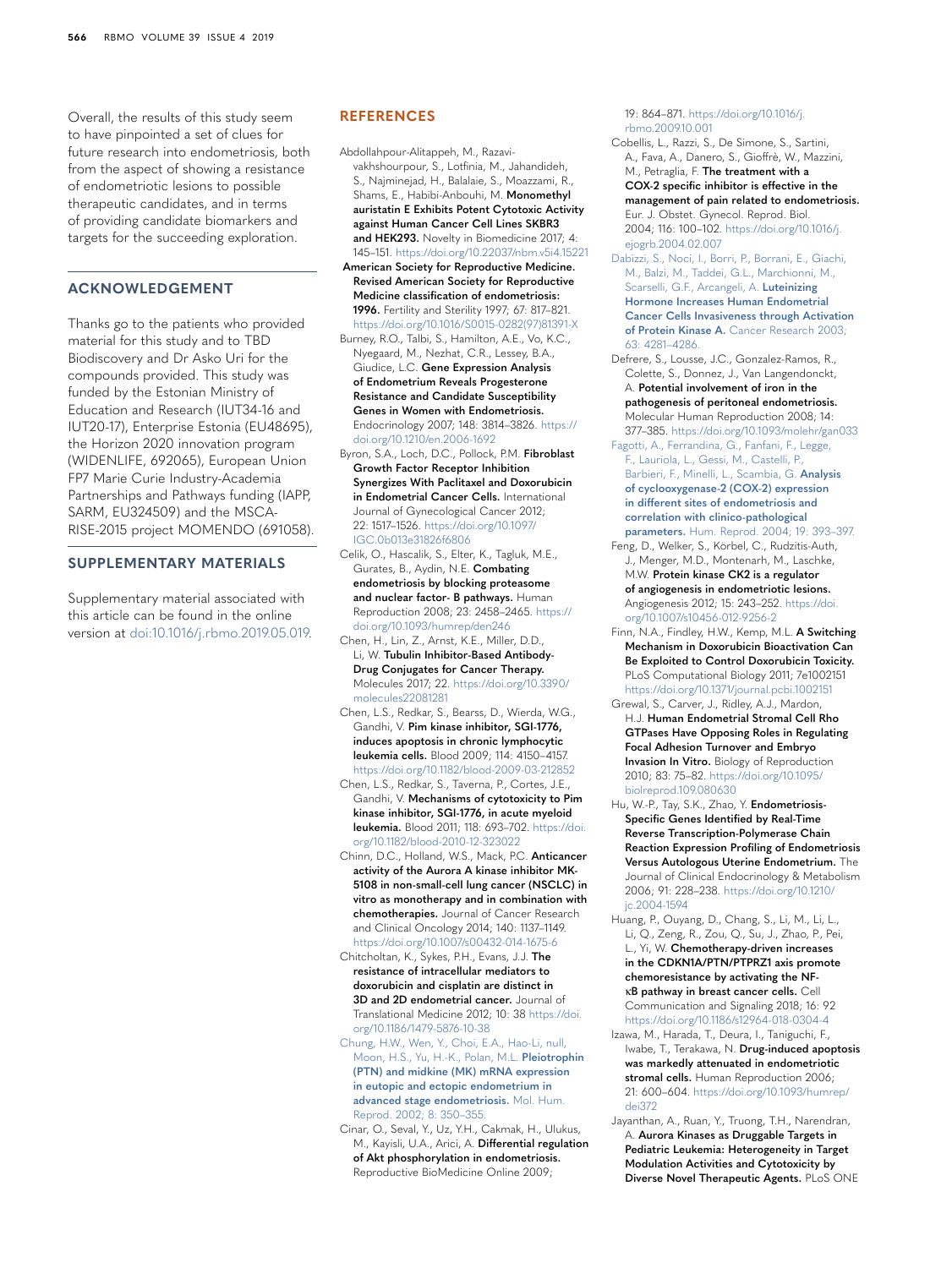2014; 9e102741 [https://doi.org/10.1371/journal.](https://doi.org/10.1371/journal.pone.0102741) [pone.0102741](https://doi.org/10.1371/journal.pone.0102741)

- Jiménez-García, M.-P., Lucena-Cacace, A., Frías, M.-J.R.-, Ferrer, I., Narlik-Grassow, M., Blanco-Aparicio, C., Carnero, A. **Inflammation and stem markers association to PIM1/PIM2 kinase-induced tumors in breast and uterus.** Oncotarget 2017; 8 [https://doi.org/10.18632/](https://doi.org/10.18632/oncotarget.19438) [oncotarget.19438](https://doi.org/10.18632/oncotarget.19438)
- <span id="page-11-6"></span>Kao, C., Chao, A., Tsai, C.-L., Chuang, W.-C., Huang, W.-P., Chen, G.-C., Lin, C.-Y., Wang, T.-H., Wang, H.-S., Lai, C.-H. **Bortezomib enhances cancer cell death by blocking the autophagic flux through stimulating ERK phosphorylation.** Cell Death & Disease 2014; 5 <https://doi.org/10.1038/cddis.2014.468>
- <span id="page-11-17"></span>Karlseder, J., Wissing, D., Holzer, G., Orel, L., Sliutz, G., Auer, H., Jäättelä, M., Simon, M.M. **HSP70 overexpression mediates the escape of a doxorubicin-induced G2 cell cycle arrest.** Biochem. Biophys. Res. Commun. 1996; 220: 153–159 [https://doi.org/10.1006/](https://doi.org/10.1006/bbrc.1996.0373) [bbrc.1996.0373](https://doi.org/10.1006/bbrc.1996.0373)
- <span id="page-11-2"></span>Kasvandik, S., Samuel, K., Peters, M., Eimre, M., Peet, N., Roost, A.M., Padrik, L., Paju, K., Peil, L., Salumets, A. **Deep Quantitative Proteomics Reveals Extensive Metabolic Reprogramming and Cancer-Like Changes of Ectopic Endometriotic Stromal Cells.** Journal of Proteome Research 2016; 15: 572–584. [https://](https://doi.org/10.1021/acs.jproteome.5b00965) [doi.org/10.1021/acs.jproteome.5b00965](https://doi.org/10.1021/acs.jproteome.5b00965)
- Kobayashi, H., Yamashita, Y., Iwase, A., Yoshikawa, Y., Yasui, H., Kawai, Y., Uchida, K., Uno, N., Akatsuka, S., Takahashi, T., Kikkawa, F., Toyokuni, S. **The ferroimmunomodulatory role of ectopic endometriotic stromal cells in ovarian endometriosis.** Fertility and Sterility 2012; 98: 415–422. [https://doi.org/10.1016/j.](https://doi.org/10.1016/j.fertnstert.2012.04.047) [fertnstert.2012.04.047](https://doi.org/10.1016/j.fertnstert.2012.04.047)
- <span id="page-11-3"></span>Levy, D.S., Kahana, J.A., Kumar, R. **AKT inhibitor, GSK690693, induces growth inhibition and apoptosis in acute lymphoblastic leukemia cell lines.** Blood 2009; 113: 1723–1729. [https://doi.](https://doi.org/10.1182/blood-2008-02-137737) [org/10.1182/blood-2008-02-137737](https://doi.org/10.1182/blood-2008-02-137737)
- <span id="page-11-9"></span>Livak, K.J., Schmittgen, T.D. **Analysis of relative gene expression data using real-time quantitative PCR and the 2(-Delta Delta C(T)).** Method. Methods 2001; 25: 402–408. [https://](https://doi.org/10.1006/meth.2001.1262) [doi.org/10.1006/meth.2001.1262](https://doi.org/10.1006/meth.2001.1262)
- Llobet, D., Eritja, N., Encinas, M., Llecha, N., Yeramian, A., Pallares, J., Sorolla, A., Gonzalez-Tallada, F.J., Matias-Guiu, X., Dolcet, X. **CK2 controls TRAIL and Fas sensitivity by regulating FLIP levels in endometrial carcinoma cells.** Oncogene 2008; 27: 2513–2524. [https://doi.org/10.1038/](https://doi.org/10.1038/sj.onc.1210924) [sj.onc.1210924](https://doi.org/10.1038/sj.onc.1210924)
- <span id="page-11-5"></span>Llobet, D., Eritja, N., Yeramian, A., Pallares, J., Sorolla, A., Domingo, M., Santacana, M., Gonzalez-Tallada, F.J., Matias-Guiu, X., Dolcet, X. **The multikinase inhibitor Sorafenib induces apoptosis and sensitises endometrial cancer cells to TRAIL by different mechanisms.** European Journal of Cancer 2010; 46: 836–850. [https://doi.org/10.1016/j.](https://doi.org/10.1016/j.ejca.2009.12.025) [ejca.2009.12.025](https://doi.org/10.1016/j.ejca.2009.12.025)
- Lousse, J C, Van Langendonckt, A, Defrere, S, Ramos, R G, Colette, S, Donnez, J **Peritoneal endometriosis is an inflammatory disease.** Front Biosci 2012; 4: 23–40. [https://doi.](https://doi.org/10.2741/358) [org/10.2741/358](https://doi.org/10.2741/358)
- <span id="page-11-15"></span>Menna, P., Salvatorelli, E. **Primary Prevention Strategies for Anthracycline Cardiotoxicity: A Brief Overview.** Chemotherapy 2017; 62: 159–168. <https://doi.org/10.1159/000455823>
- Miller, J.E., Monsanto, S.P., Ahn, S.H., Khalaj, K., Fazleabas, A.T., Young, S.L., Lessey, B.A., Koti, M., Tayade, C. **Interleukin-33 modulates inflammation in endometriosis.** Scientific Reports 2017; 7: 17903 [https://doi.org/10.1038/](https://doi.org/10.1038/s41598-017-18224-x) [s41598-017-18224-x](https://doi.org/10.1038/s41598-017-18224-x)
- Moggio, A., Pittatore, G., Cassoni, P., Marchino, G.L., Revelli, A., Bussolati, B. **Sorafenib inhibits growth, migration, and angiogenic potential of ectopic endometrial mesenchymal stem cells derived from patients with endometriosis.** Fertility and Sterility 2012; 98: 1521–1530. <https://doi.org/10.1016/j.fertnstert.2012.08.003>
- <span id="page-11-1"></span>Nasu, K., Yuge, A., Tsuno, A., Nishida, M., Narahara, H. **Involvement of resistance to apoptosis in the pathogenesis of endometriosis.** Histology and Histopathology 2009; 24: 1181–1192. [https://doi.org/10.14670/](https://doi.org/10.14670/HH-24.1181) [HH-24.1181](https://doi.org/10.14670/HH-24.1181)
- <span id="page-11-11"></span>Ngô, C., Nicco, C., Leconte, M., Chéreau, C., Arkwright, S., Vacher-Lavenu, M.-C., Weill, B., Chapron, C., Batteux, F. **Protein kinase inhibitors can control the progression of endometriosis in vitro and in vivo.** The Journal of Pathology 2010; 222: 148–157. [https://doi.](https://doi.org/10.1002/path.2756) [org/10.1002/path.2756](https://doi.org/10.1002/path.2756)
- <span id="page-11-0"></span>Nnoaham, K.E., Hummelshoj, L., Webster, P., d'Hooghe, T., de Cicco Nardone, F., de Cicco Nardone, C., Jenkinson, C., Kennedy, S.H., Zondervan, K.T. **Impact of endometriosis on quality of life and work productivity: a multicenter study across ten countries.** Fertility and Sterility 2011; 96: 366–373. [https://](https://doi.org/10.1016/j.fertnstert.2011.05.090)
- [doi.org/10.1016/j.fertnstert.2011.05.090](https://doi.org/10.1016/j.fertnstert.2011.05.090) Pelch, K.E., Schroder, A.L., Kimball, P.A., Sharpe-Timms, K.L., Davis, J.W., Nagel, S.C. **Aberrant gene expression profile in a**
- **mouse model of endometriosis mirrors that observed in women.** Fertility and Sterility 2010; 93: 1615–1627. [https://doi.org/10.1016/j.](https://doi.org/10.1016/j.fertnstert.2009.03.086) [fertnstert.2009.03.086](https://doi.org/10.1016/j.fertnstert.2009.03.086)
- <span id="page-11-18"></span>Puhlmann, U., Ziemann, C., Ruedell, G., Vorwerk, H., Schaefer, D., Langebrake, C., Schuermann, P., Creutzig, U., Reinhardt, D. **Impact of the cyclooxygenase system on doxorubicininduced functional multidrug resistance 1 overexpression and doxorubicin sensitivity in acute myeloid leukemic HL-60 cells.** J. Pharmacol. Exp. Ther. 2005; 312: 346–354. <https://doi.org/10.1124/jpet.104.071571>
- <span id="page-11-4"></span>Rahnel, H., Viht, K., Lavogina, D., Mazina, O., Haljasorg, T., Enkvist, E., Uri, A. **A Selective Biligand Inhibitor of CK2 Increases Caspase-3 Activity in Cancer Cells and Inhibits Platelet Aggregation.** ChemMedChem 2017; 12: 1723–1736. [https://doi.org/10.1002/](https://doi.org/10.1002/cmdc.201700457) [cmdc.201700457](https://doi.org/10.1002/cmdc.201700457)
- <span id="page-11-10"></span>Reimand, J., Arak, T., Adler, P., Kolberg, L., Reisberg, S., Peterson, H., Vilo, J. **g:Profiler—a web server for functional interpretation of gene lists (2016 update).** Nucleic Acids Res. 2016; 44: W83–W89. [https://doi.org/10.1093/](https://doi.org/10.1093/nar/gkw199) [nar/gkw199](https://doi.org/10.1093/nar/gkw199)
- <span id="page-11-7"></span>Rekker, K., Saare, M., Eriste, E., Tasa, T., Kukuškina, V., Roost, A.M., Anderson, K., Samuel, K., Karro, H., Salumets, A., Peters, M. **High-throughput mRNA sequencing of stromal cells from endometriomas and endometrium.** Reproduction 2017; 154: 93–100. [https://doi.](https://doi.org/10.1530/REP-17-0092) [org/10.1530/REP-17-0092](https://doi.org/10.1530/REP-17-0092)
- Rhodes, N., Heerding, D.A., Duckett, D.R., Eberwein, D.J., Knick, V.B., Lansing, T.J., McConnell, R.T., Gilmer, T.M., Zhang, S.-Y., Robell, K., Kahana, J.A., Geske, R.S., Kleymenova, E.V., Choudhry, A.E., Lai, Z.,

Leber, J.D., Minthorn, E.A., Strum, S.L., Wood, E.R., Huang, P.S., Copeland, R.A., Kumar, R. **Characterization of an Akt Kinase Inhibitor with Potent Pharmacodynamic and Antitumor Activity.** Cancer Research 2008; 68: 2366–2374. [https://doi.org/10.1158/0008-5472.](https://doi.org/10.1158/0008-5472.CAN-07-5783) [CAN-07-5783](https://doi.org/10.1158/0008-5472.CAN-07-5783)

- <span id="page-11-12"></span>Ruzzene, M., Pinna, L.A. **Addiction to protein kinase CK2: A common denominator of diverse cancer cells?** Biochimica et Biophysica Acta (BBA) - Proteins and Proteomics 2010; 1804: 499–504. [https://doi.org/10.1016/j.](https://doi.org/10.1016/j.bbapap.2009.07.018) [bbapap.2009.07.018](https://doi.org/10.1016/j.bbapap.2009.07.018)
- Scutiero, G., Iannone, P., Bernardi, G., Bonaccorsi, G., Spadaro, S., Volta, C.A., Greco, P., Nappi, L. **Oxidative Stress and Endometriosis: A Systematic Review of the Literature.** Oxidative Medicine and Cellular Longevity 2017; 2017: 1–7. <https://doi.org/10.1155/2017/7265238>
- Sharma, S.V., Settleman, J. **Oncogene addiction: setting the stage for molecularly targeted cancer therapy.** Genes & Development 2007; 21: 3214–3231. [https://doi.org/10.1101/](https://doi.org/10.1101/gad.1609907) [gad.1609907](https://doi.org/10.1101/gad.1609907)
- <span id="page-11-16"></span>Shaul, P., Frenkel, M., Goldstein, E.B., Mittelman, L., Grunwald, A., Ebenstein, Y., Tsarfaty, I., Fridman, M. **The Structure of Anthracycline Derivatives Determines Their Subcellular Localization and Cytotoxic Activity.** ACS Medicinal Chemistry Letters 2013; 4: 323–328. <https://doi.org/10.1021/ml3002852>
- Shimomura, T., Hasako, S., Nakatsuru, Y., Mita, T., Ichikawa, K., Kodera, T., Sakai, T., Nambu, T., Miyamoto, M., Takahashi, I., Miki, S., Kawanishi, N., Ohkubo, M., Kotani, H., Iwasawa, Y. **MK-5108, a Highly Selective Aurora-A Kinase Inhibitor, Shows Antitumor Activity Alone and in Combination with Docetaxel.** Molecular Cancer Therapeutics 2010; 9: 157–166. [https://doi.org/10.1158/1535-](https://doi.org/10.1158/1535-7163.MCT-09-0609) [7163.MCT-09-0609](https://doi.org/10.1158/1535-7163.MCT-09-0609)
- Shoji, K., Oda, K., Nakagawa, S., Hosokawa, S., Nagae, G., Uehara, Y., Sone, K., Miyamoto, Y., Hiraike, H., Hiraike-Wada, O., Nei, T., Kawana, K., Kuramoto, H., Aburatani, H., Yano, T., Taketani, Y. **The oncogenic mutation in the pleckstrin homology domain of AKT1 in endometrial carcinomas.** British Journal of Cancer 2009; 101: 145–148. [https://doi.](https://doi.org/10.1038/sj.bjc.6605109) [org/10.1038/sj.bjc.6605109](https://doi.org/10.1038/sj.bjc.6605109)
- Singh, B., Cook, K.R., Vincent, L., Hall, C.S., Berry, J.A., Multani, A.S., Lucci, A. **Cyclooxygenase-2 induces genomic instability, BCL2 expression, doxorubicin resistance, and altered cancerinitiating cell phenotype in MCF7 breast cancer cells.** J. Surg. Res. 2008; 147: 240–246. <https://doi.org/10.1016/j.jss.2008.02.026>
- <span id="page-11-13"></span>Song, H., Gao, D. **Fasudil, a Rho-associated protein kinase inhibitor, attenuates retinal ischemia and reperfusion injury in rats.** Int. J. Mol. Med. 2011; 28: 193–198 [https://doi.](https://doi.org/10.3892/ijmm.2011.659) [org/10.3892/ijmm.2011.659](https://doi.org/10.3892/ijmm.2011.659)
- <span id="page-11-8"></span>Teder, H., Koel, M., Paluoja, P., Jatsenko, T., Rekker, K., Laisk-Podar, T., Kukuškina, V., Velthut-Meikas, A., Fjodorova, O., Peters, M., Kere, J., Salumets, A., Palta, P., Krjutškov, K. **TAC-seq: targeted DNA and RNA sequencing for precise biomarker molecule counting.** npj Genomic Medicine 2018; 3: 34 [https://doi.](https://doi.org/10.1038/s41525-018-0072-5) [org/10.1038/s41525-018-0072-5](https://doi.org/10.1038/s41525-018-0072-5)
- <span id="page-11-14"></span>Thorn, C.F., Oshiro, C., Marsh, S., Hernandez-Boussard, T., McLeod, H., Klein, T.E., Altman, R.B. **Doxorubicin pathways: pharmacodynamics and adverse effects.** Pharmacogenetics and Genomics 2011;